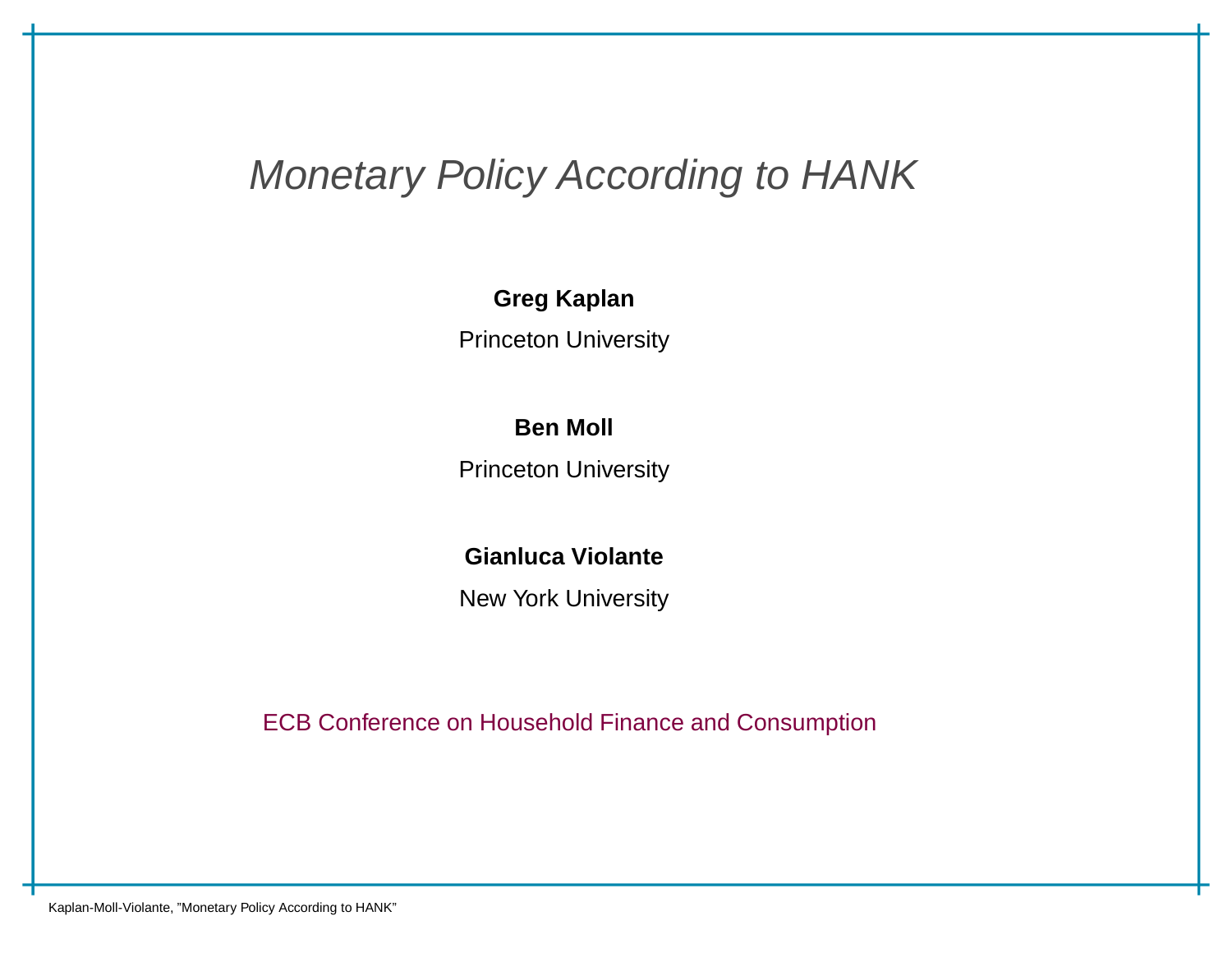# HANK: Heterogeneous Agent New Keynesian models

 $\bullet$  Framework for quantitative analysis of aggregate fluctuations andmacroeconomic policy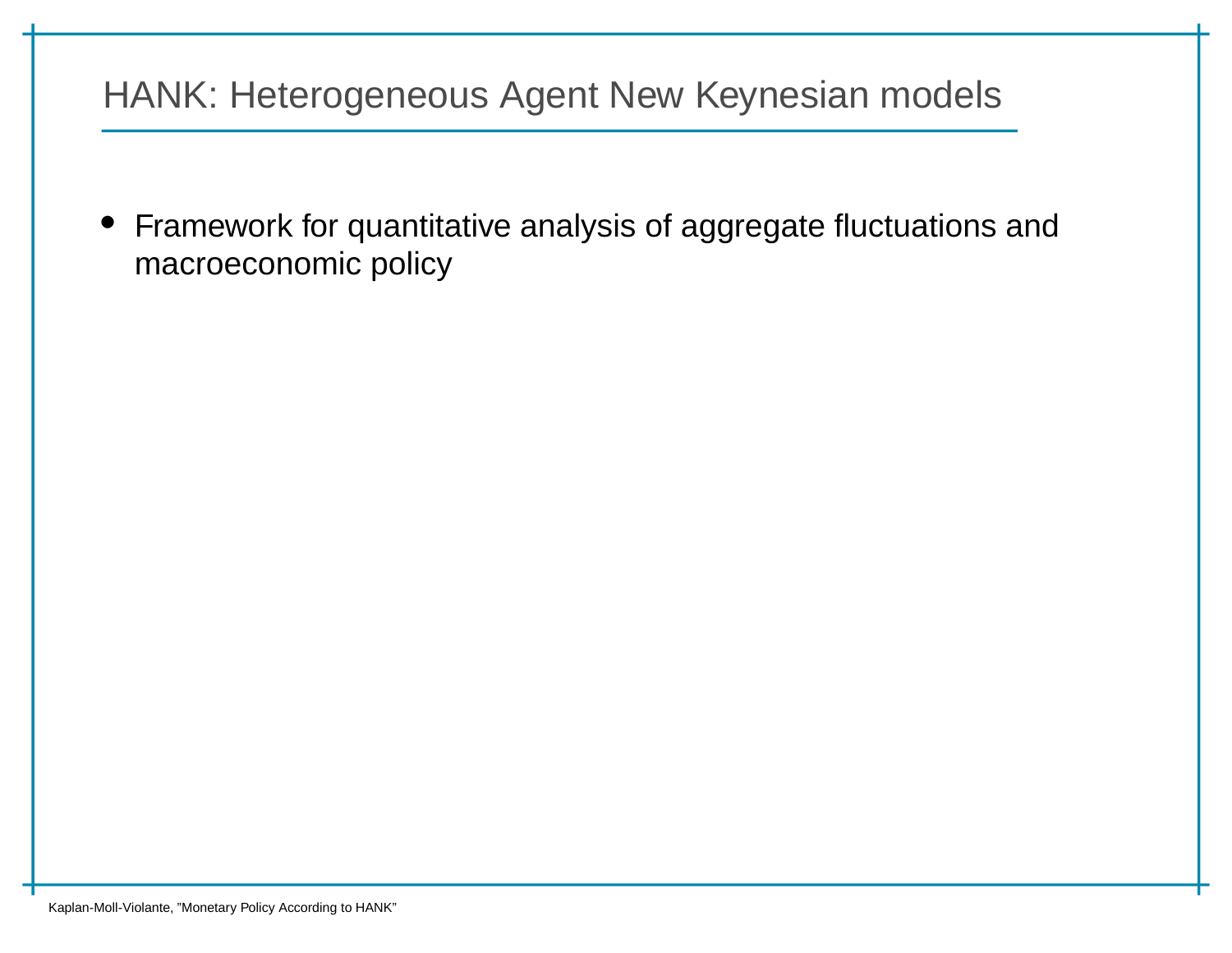# HANK: Heterogeneous Agent New Keynesian models

- • Framework for quantitative analysis of aggregate fluctuations andmacroeconomic policy
- Two building blocks
	- 1. Rich representation of <mark>hh finances and consumption</mark> behavior
	- 2. Nominal price rigidities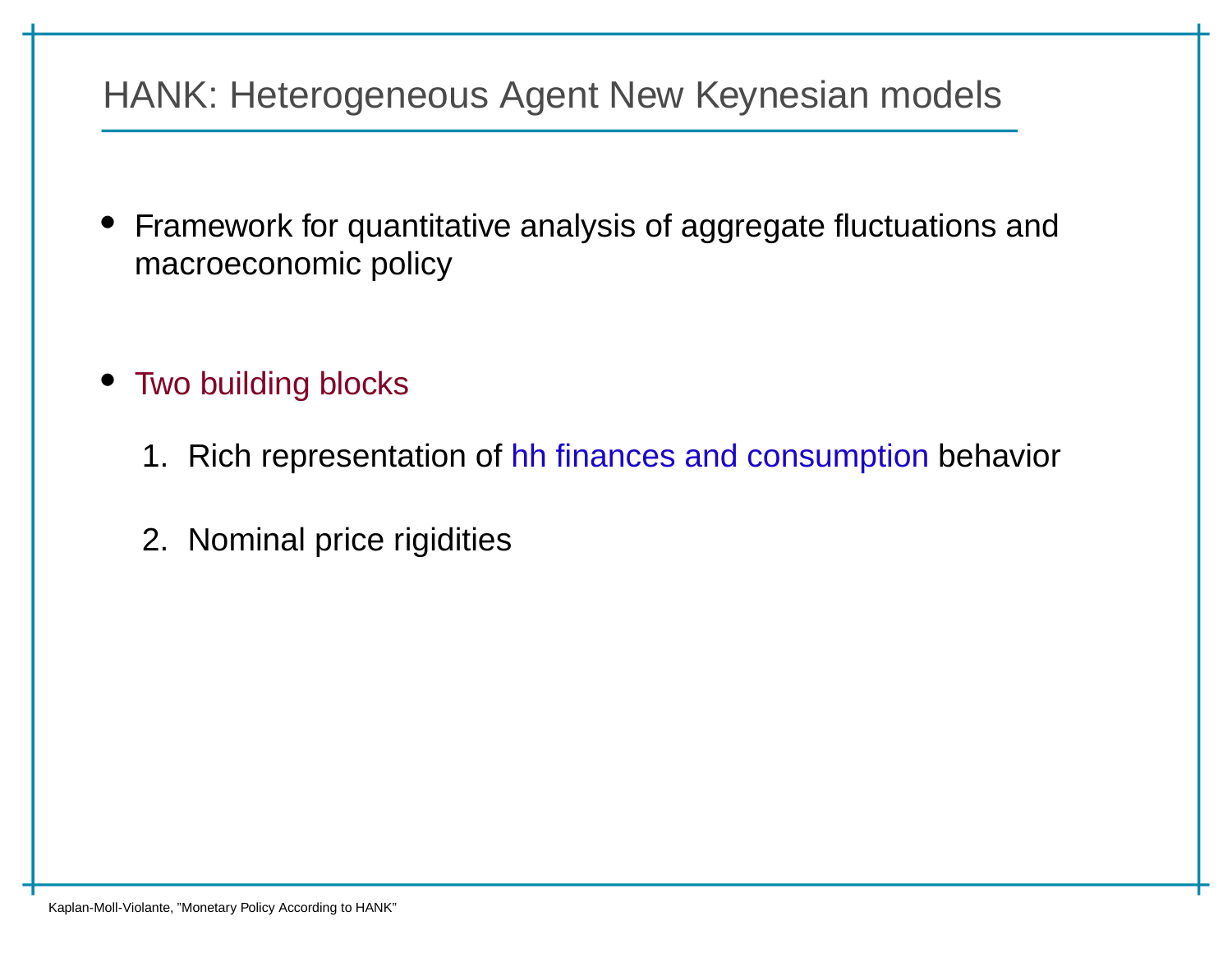# HANK: Heterogeneous Agent New Keynesian models

- • Framework for quantitative analysis of aggregate fluctuations andmacroeconomic policy
- Two building blocks
	- 1. Rich representation of <mark>hh finances and consumption</mark> behavior
	- 2. Nominal price rigidities
- Today: Transmission mechanism for conventional monetary policy
- •Main result: Stark difference between HANK and



Repr. Agent NK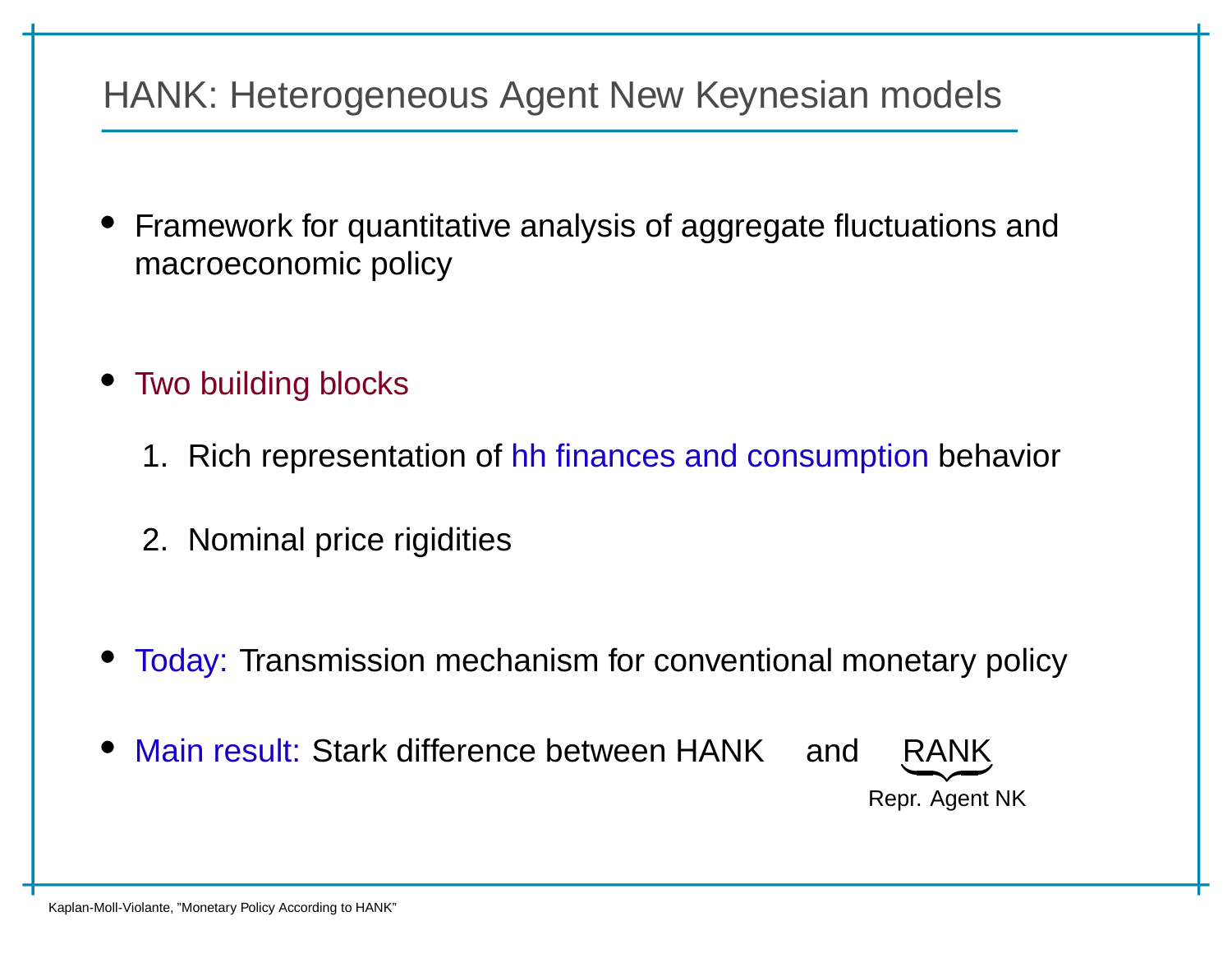$dC$ =





indirect GE response due to  $Y$ 

direct response to  $r$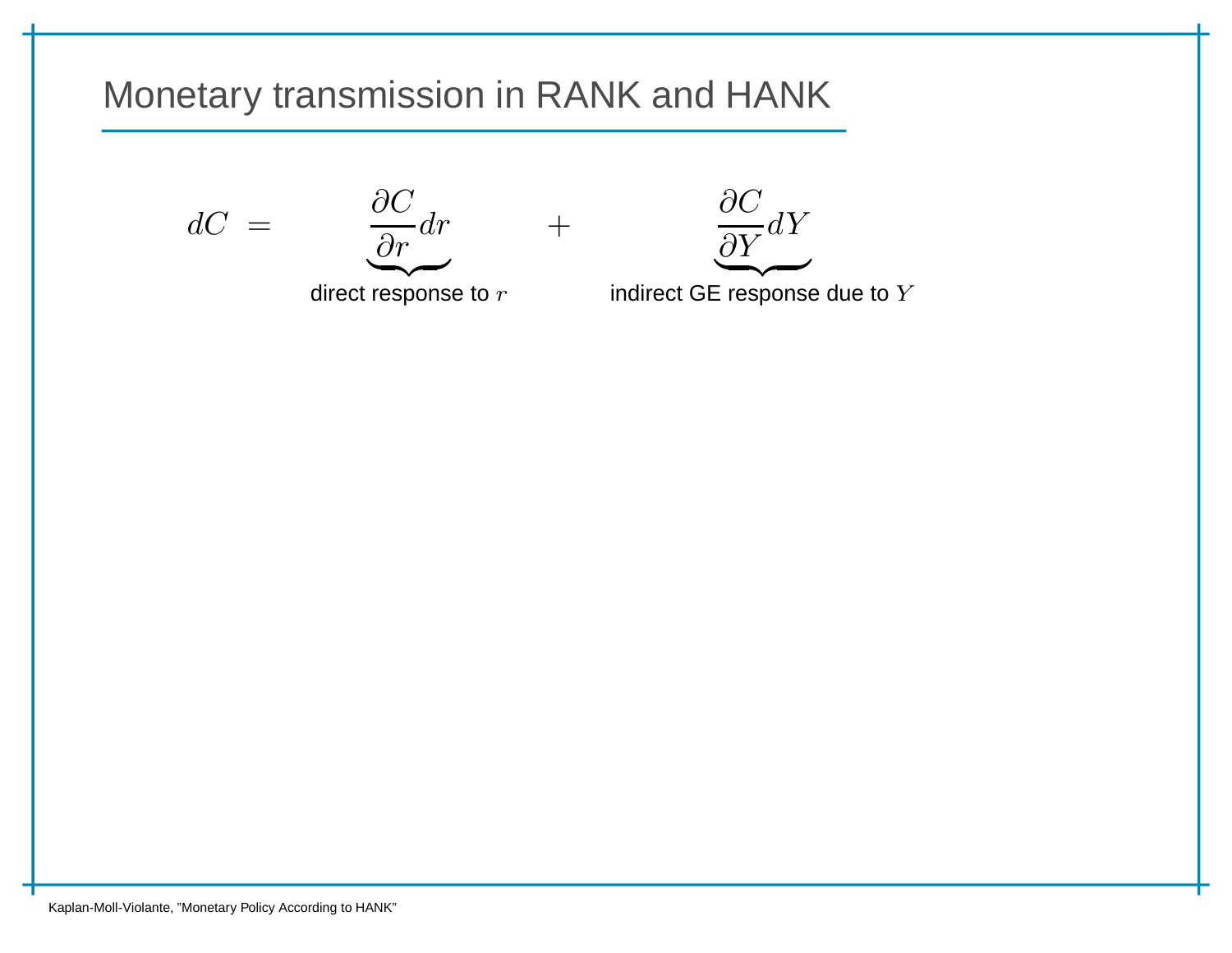$\, + \,$ 





indirect response due to  $Y$ 

RANK: >95% RANK: <5% $HANK: < 25\%$ 

**HANK: >75%** 

Kaplan-Moll-Violante, "Monetary Policy According to HANK"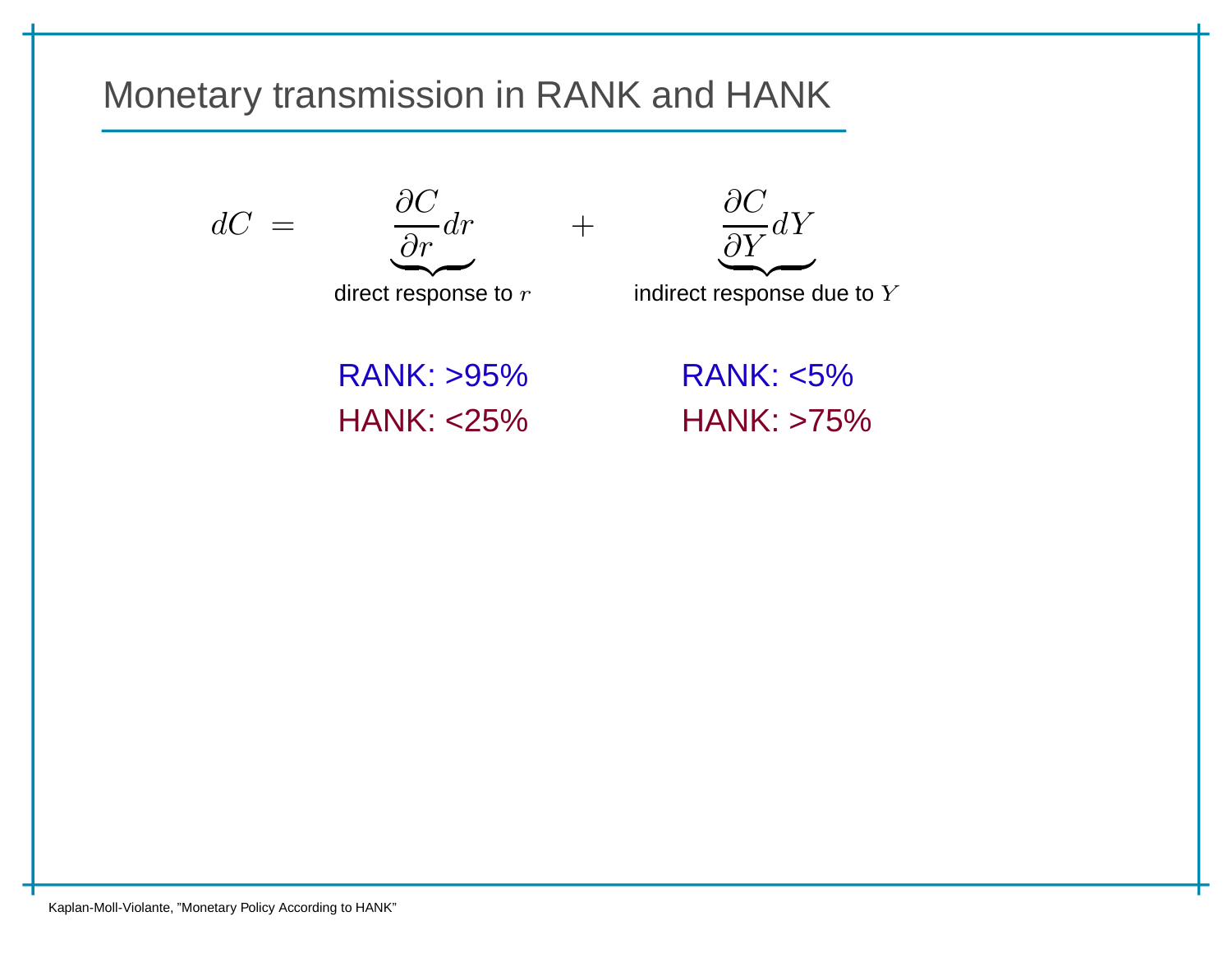

- RANK view:
	- $\blacktriangleright$  MPC out of  $r$  strong b/c of intertemporal substitution
	- $\blacktriangleright$  MPC out of  $Y$  weak b/c the RA is a PIH consumer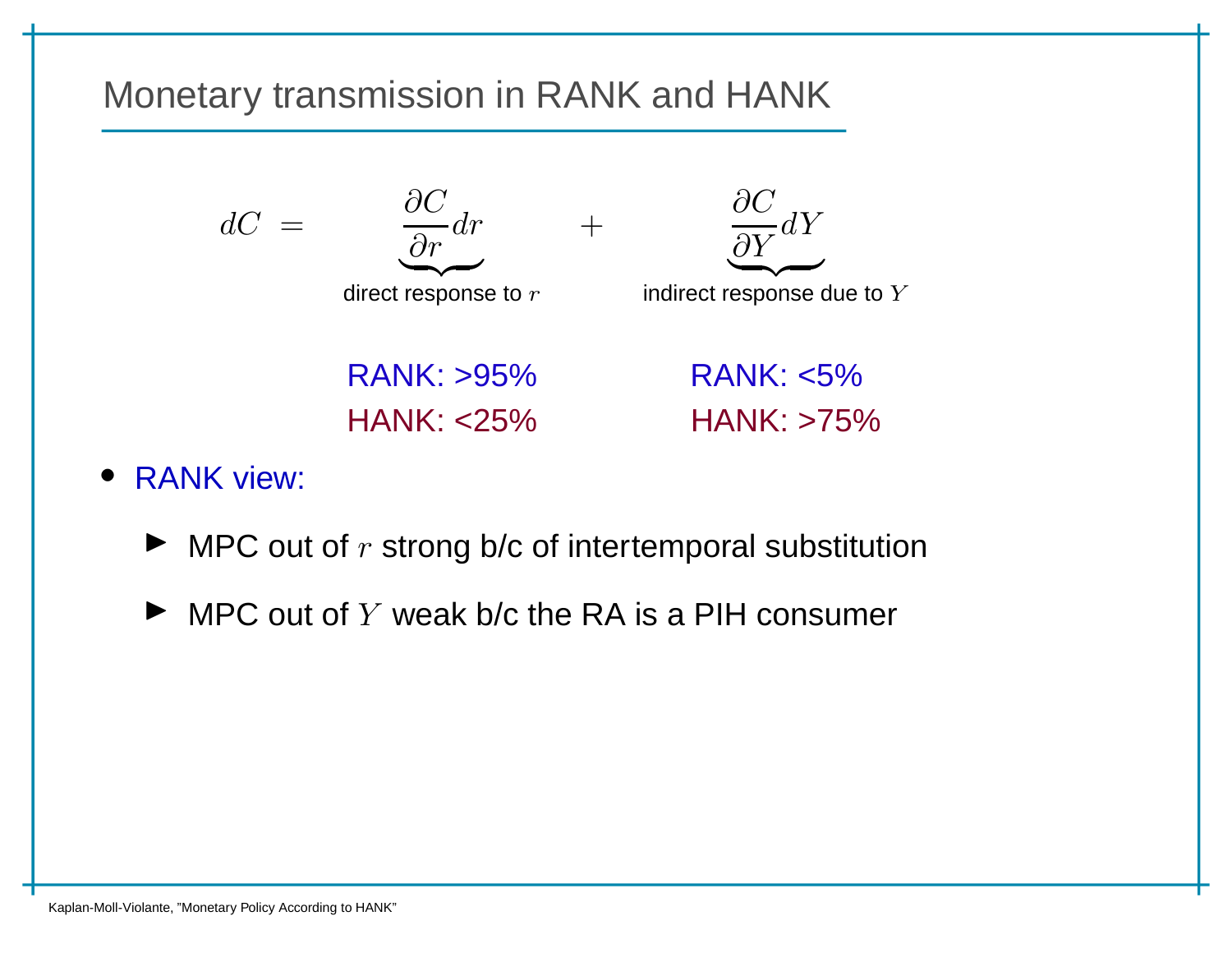

- RANK view:
	- $\blacktriangleright$  MPC out of  $r$  strong b/c of intertemporal substitution
	- $\blacktriangleright$  MPC out of  $Y$  weak b/c the RA is a PIH consumer
- HANK view:
	- $\blacktriangleright$  MPC out of  $r$  weak b/c several effects offset int. substitution
	- $\blacktriangleright$  MPC out of  $Y$  strong b/c of sizable share of HtM households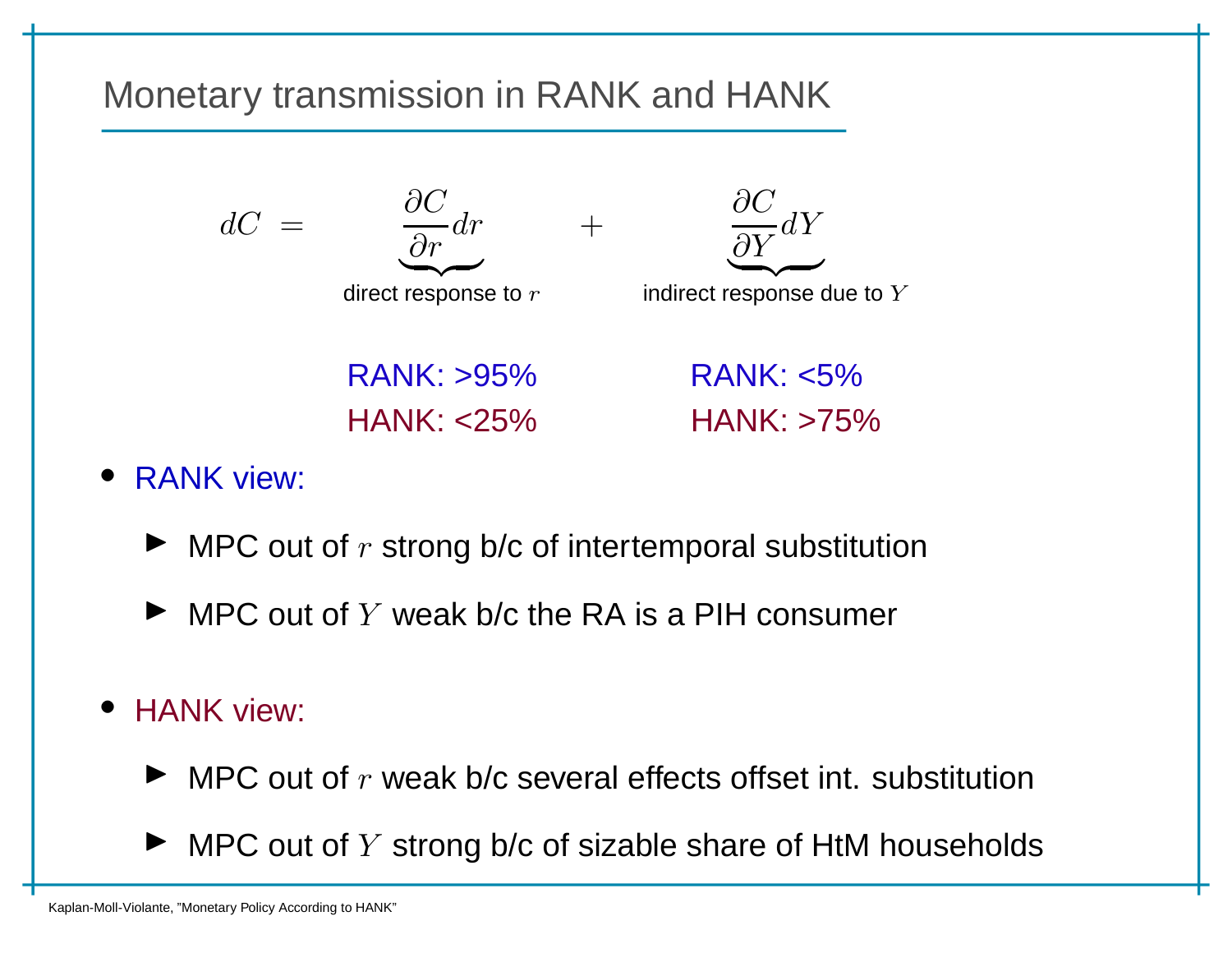Why does this difference matter?

- $\bullet~$  Suppose Fed wants to stimulate  $C$
- RANK view:
	- $\blacktriangleright$  sufficient to influence the real rate  $\{r_t\}$
	- ▶ household intertemporal substitution does the rest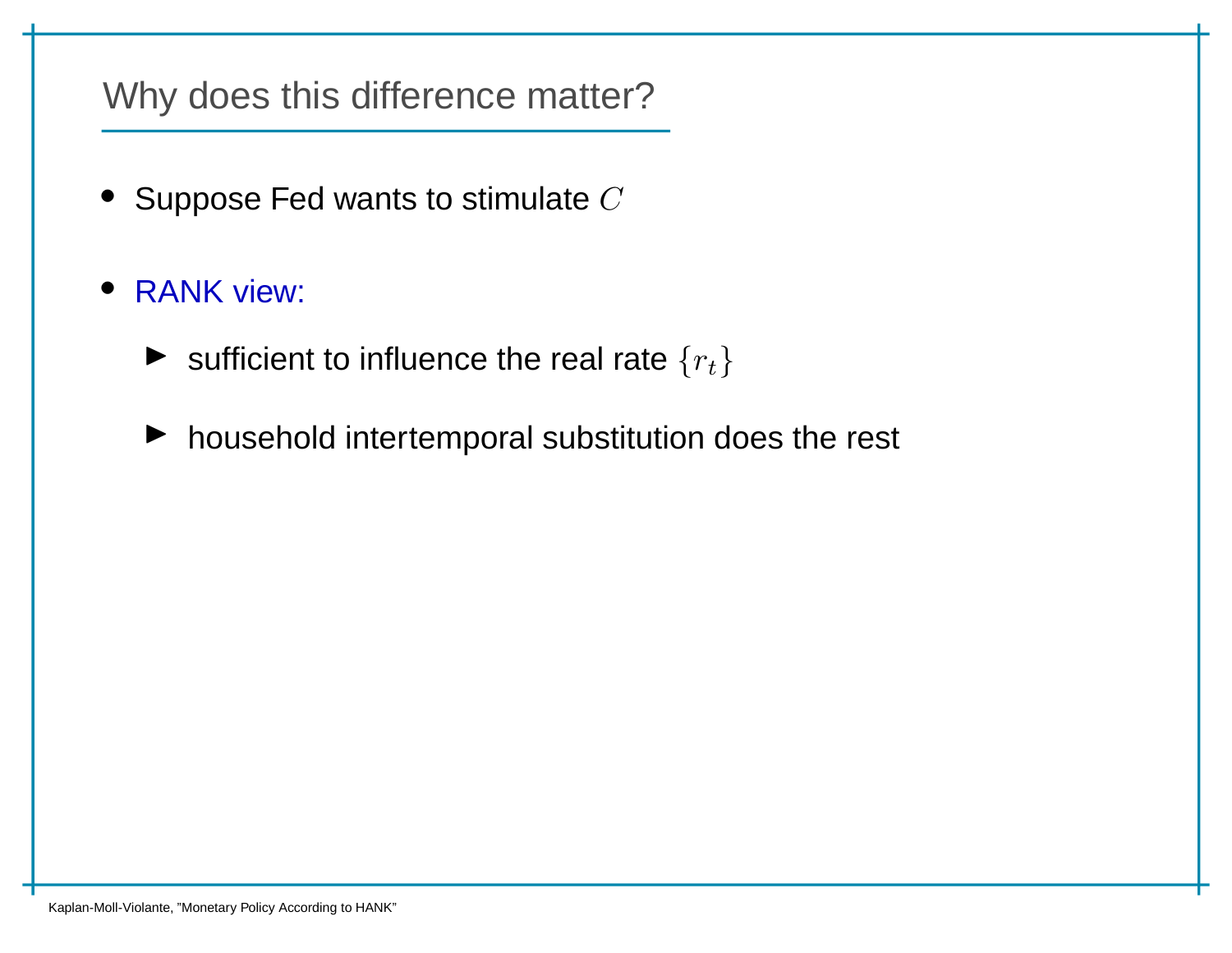Why does this difference matter?

- $\bullet~$  Suppose Fed wants to stimulate  $C$
- RANK view:
	- $\blacktriangleright$  sufficient to influence the real rate  $\{r_t\}$
	- ▶ household intertemporal substitution does the rest
- HANK view:
	- ▶ must rely heavily on GE transmission to aggr. labor demand
	- ▶ through fiscal policy reaction or an investment boom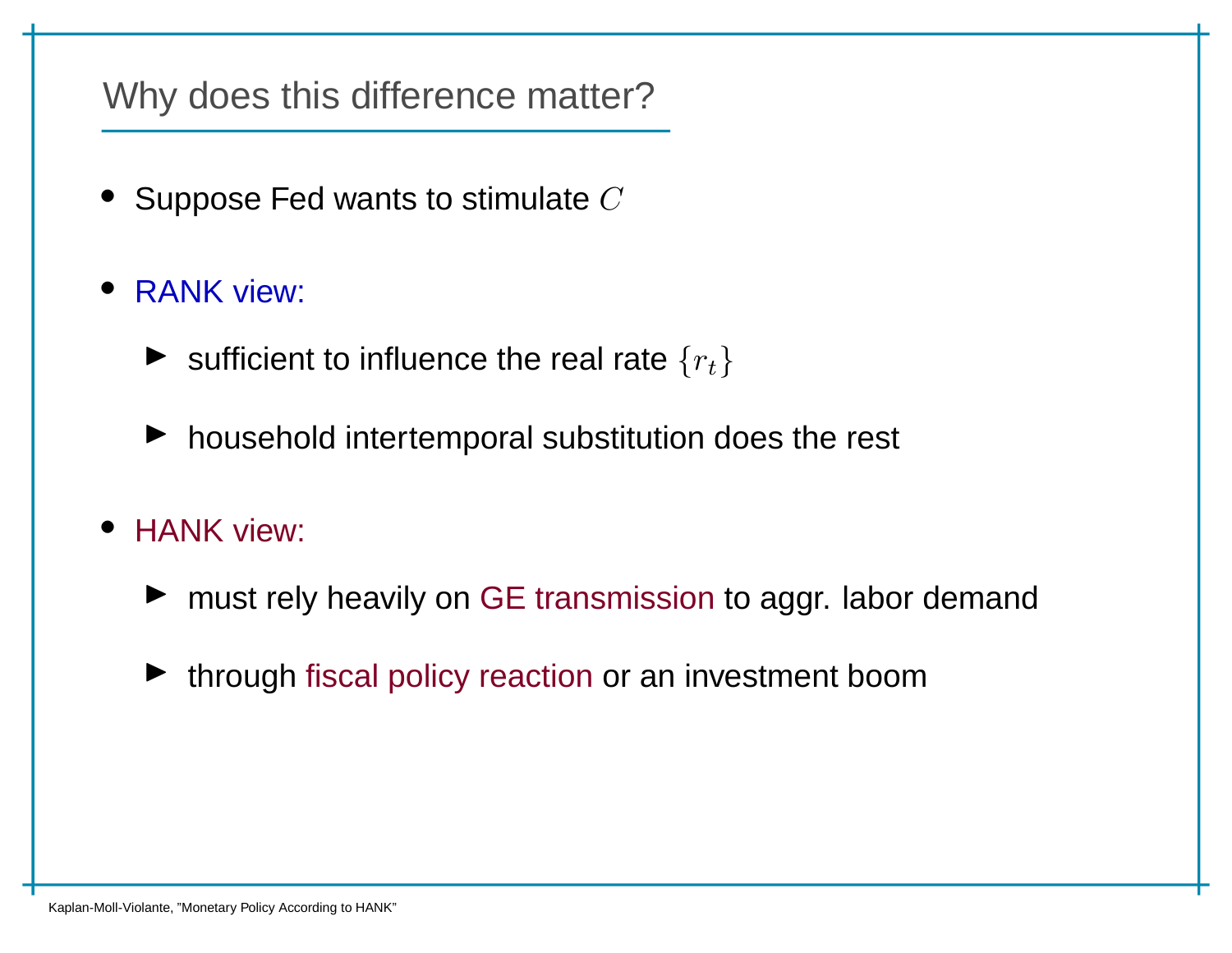#### Why does this difference matter?

- $\bullet~$  Suppose Fed wants to stimulate  $C$
- RANK view:
	- $\blacktriangleright$  sufficient to influence the real rate  $\{r_t\}$
	- ▶ household intertemporal substitution does the rest
- HANK view:
	- ▶ must rely heavily on GE transmission to aggr. labor demand
	- ▶ through fiscal policy reaction or an investment boom
	- $\blacktriangleright$  Responsiveness of  $C_t$  to  $i_t$  may be largely out of Fed's control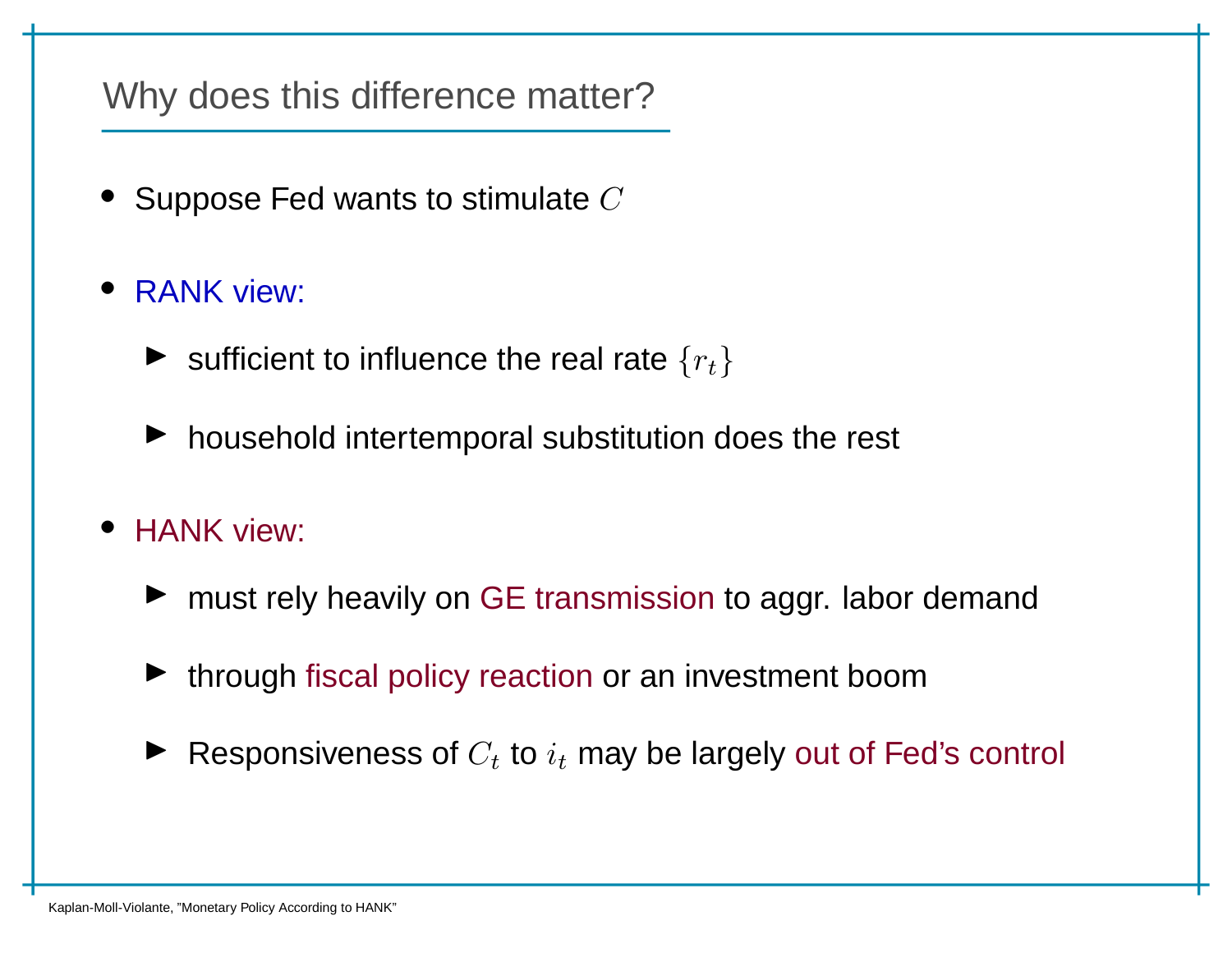# MODEL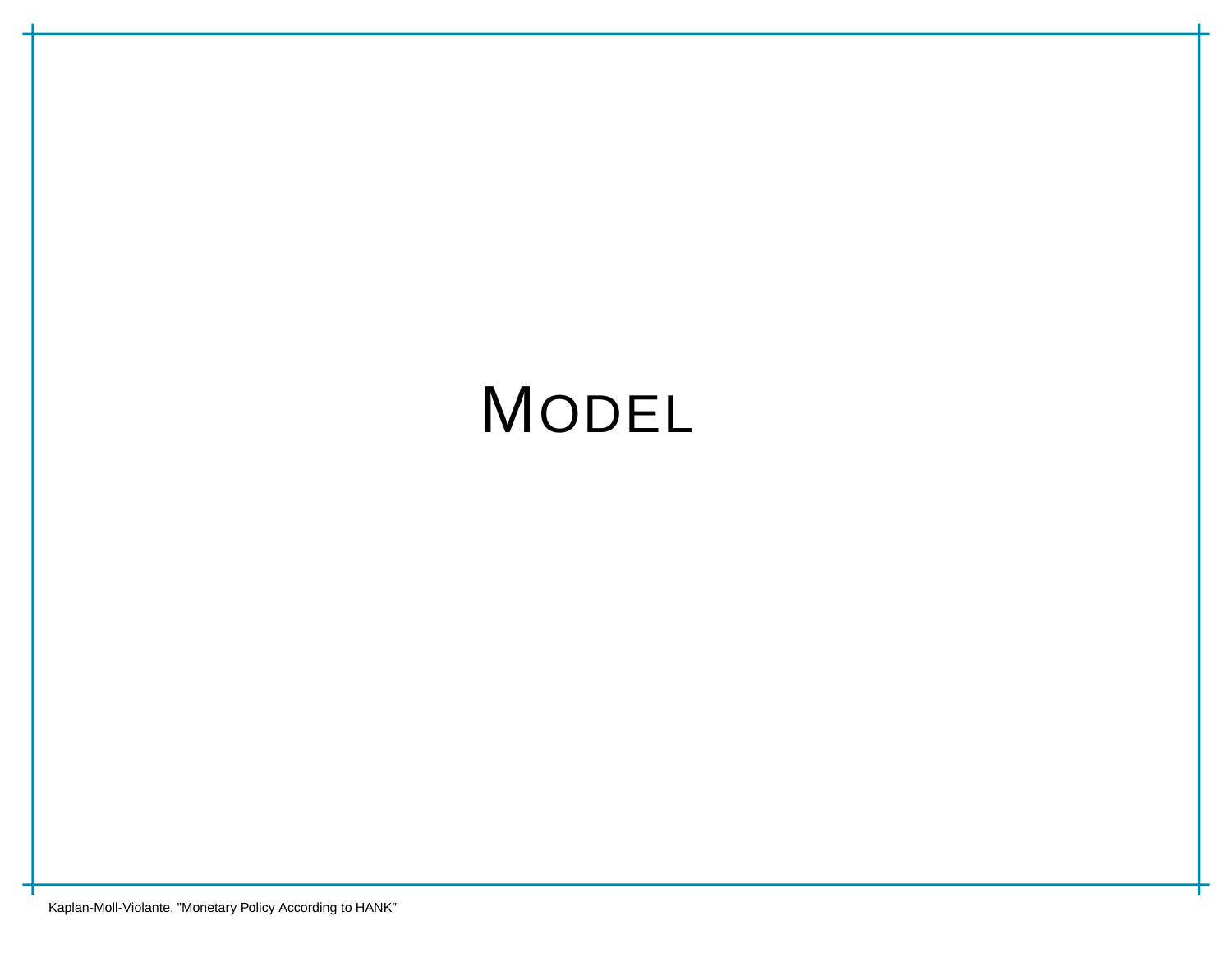# Building blocks

#### **Households**

- Face uninsured idiosyncratic labor income risk
- Save in two assets (liquid and illiquid), consume and supply labor

#### Firms

- Monopolistic competition for intermediate-good producers
- •Quadratic price adjustment costs à la Rotemberg (1982)

#### Investment fund

• Intermediates illiquid assets/capital to producers

#### Government

• Issues liquid debt, spends, taxes, and transfers lump-sum

#### Monetary authority

• Sets nominal rate on liquid assets based on <sup>a</sup> Taylor rule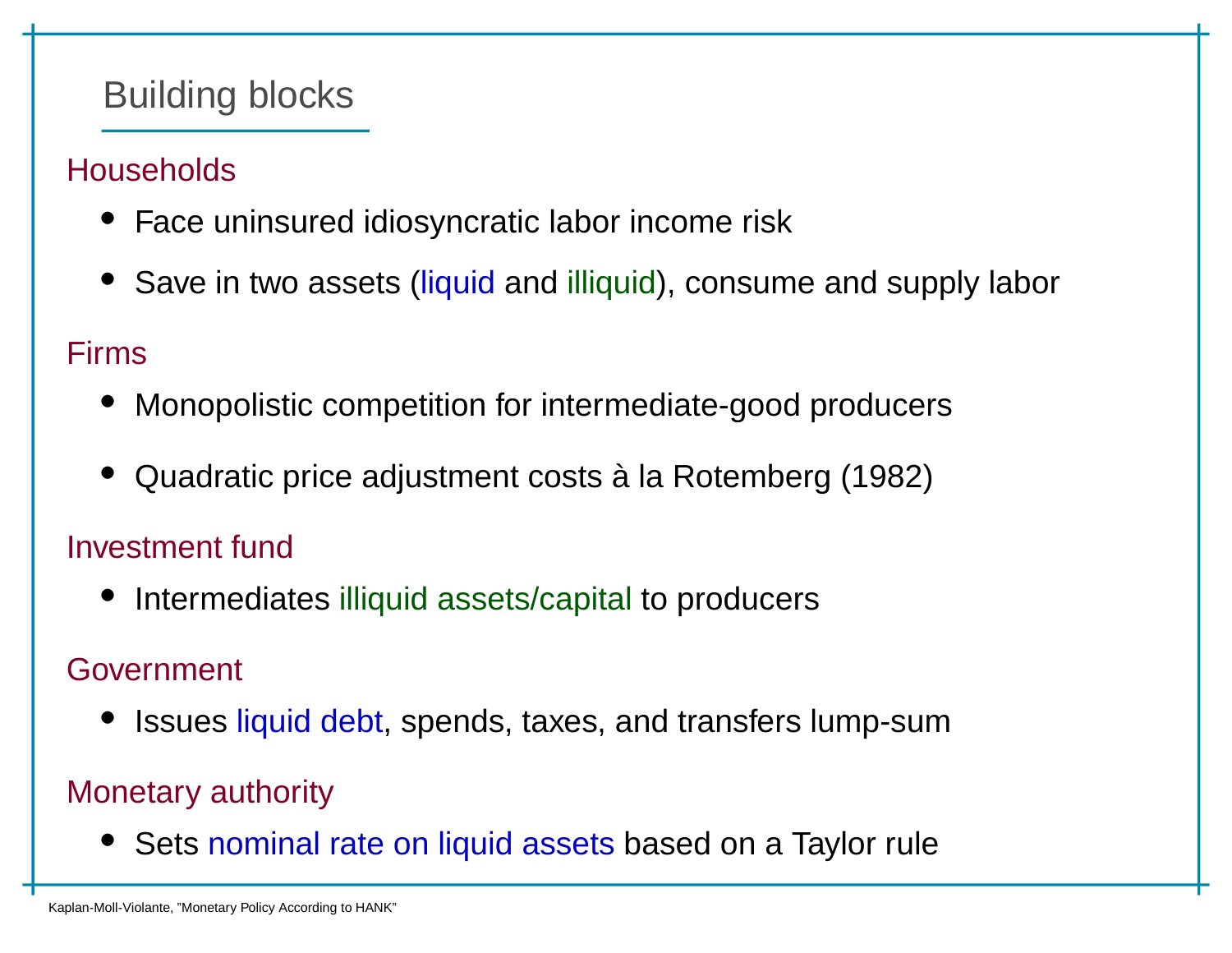$$
\max_{\{c_t, \ell_t, \ \}} \mathbb{E}_0 \int_0^\infty e^{-(\rho + \lambda)t} u(c_t, \ell_t, \ ) dt \quad \text{s.t.}
$$
\n
$$
\dot{b}_t = r_t^b(b_t) b_t + w_t z_t \ell_t \qquad -c_t
$$

 $z_t = \,$  some Markov process

 $b_t \geq -b$ 

- $\bullet$   $c_t$ : non-durable consumption  $\blacksquare$
- $b_t$ : liquid assets  $\bullet$
- $\bullet$   $z_t$ : individual productivity  $\qquad \bullet$
- $\bullet$   $\ell_t$ : hours worked dependent deposits on  $\bullet$
- •<sup>a</sup>t: illiquid assets • <sup>h</sup>t: housing services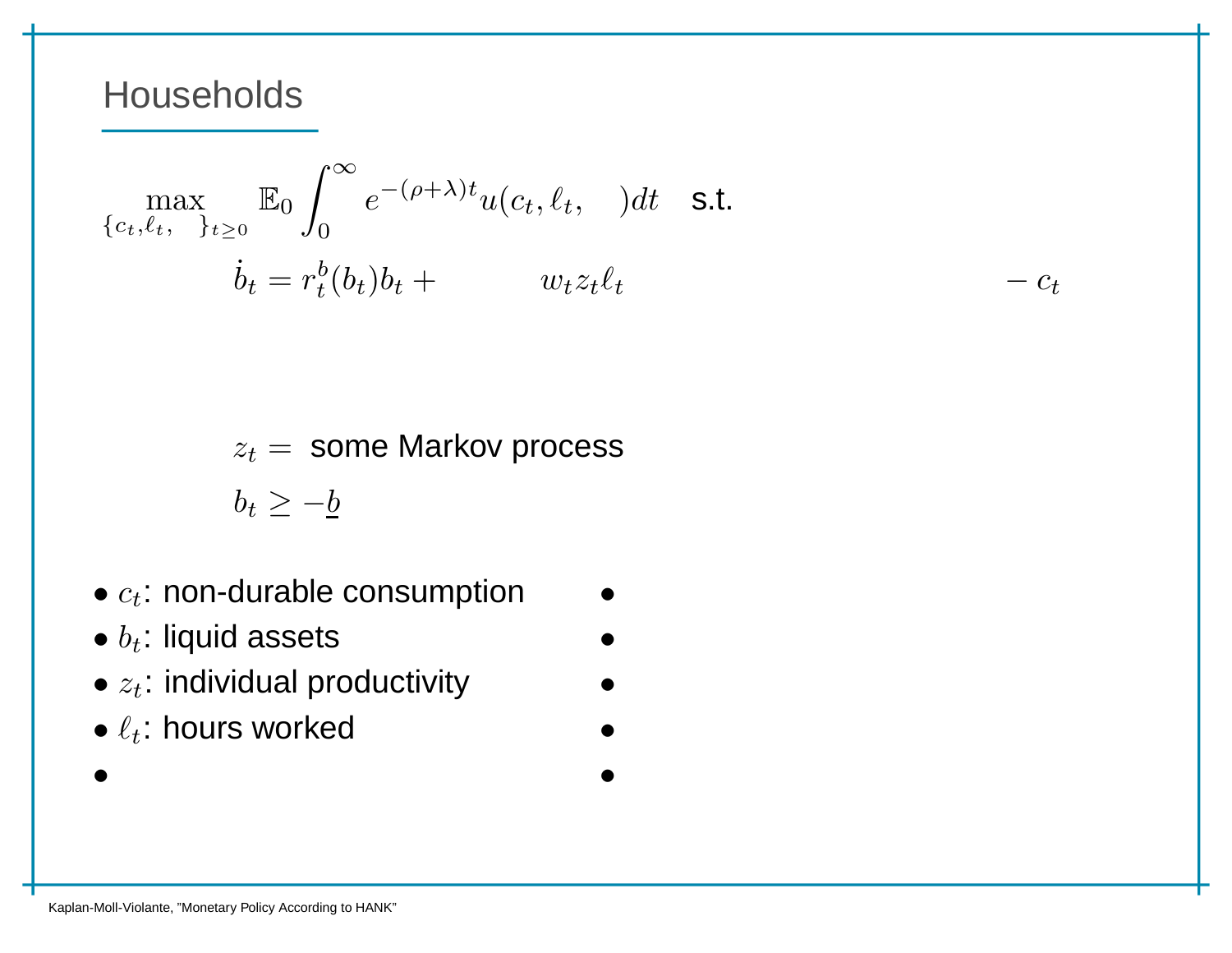$$
\max_{\{c_t, \ell_t, d_t\}_{t \ge 0}} \mathbb{E}_0 \int_0^\infty e^{-(\rho + \lambda)t} u(c_t, \ell_t) dt \quad \text{s.t.}
$$
\n
$$
\dot{b}_t = r_t^b(b_t) b_t + w_t z_t \ell_t \qquad -d_t - \chi(d_t, a_t) - c_t
$$
\n
$$
\dot{a}_t = r_t^a \qquad a_t \qquad +d_t
$$
\n
$$
z_t = \text{some Markov process}
$$

 $b_t \geq -\underline{b}, \quad a_t \geq 0$ 

- $\bullet$   $c_t$ : non-durable consumption
- $\bullet$   $b_t$ : liquid assets
- $\bullet$   $z_t$ : individual productivity  $\qquad \bullet$
- $\bullet$   $\ell_t$ : hours worked
- $a_t$ : illiquid assets **http://**
- **n**  $\bullet$   $d_t$ : illiquid deposits ( $\geqslant 0$ )
	- $\bullet$  x: transaction cost function
	-
- <sup>c</sup>ht : rentals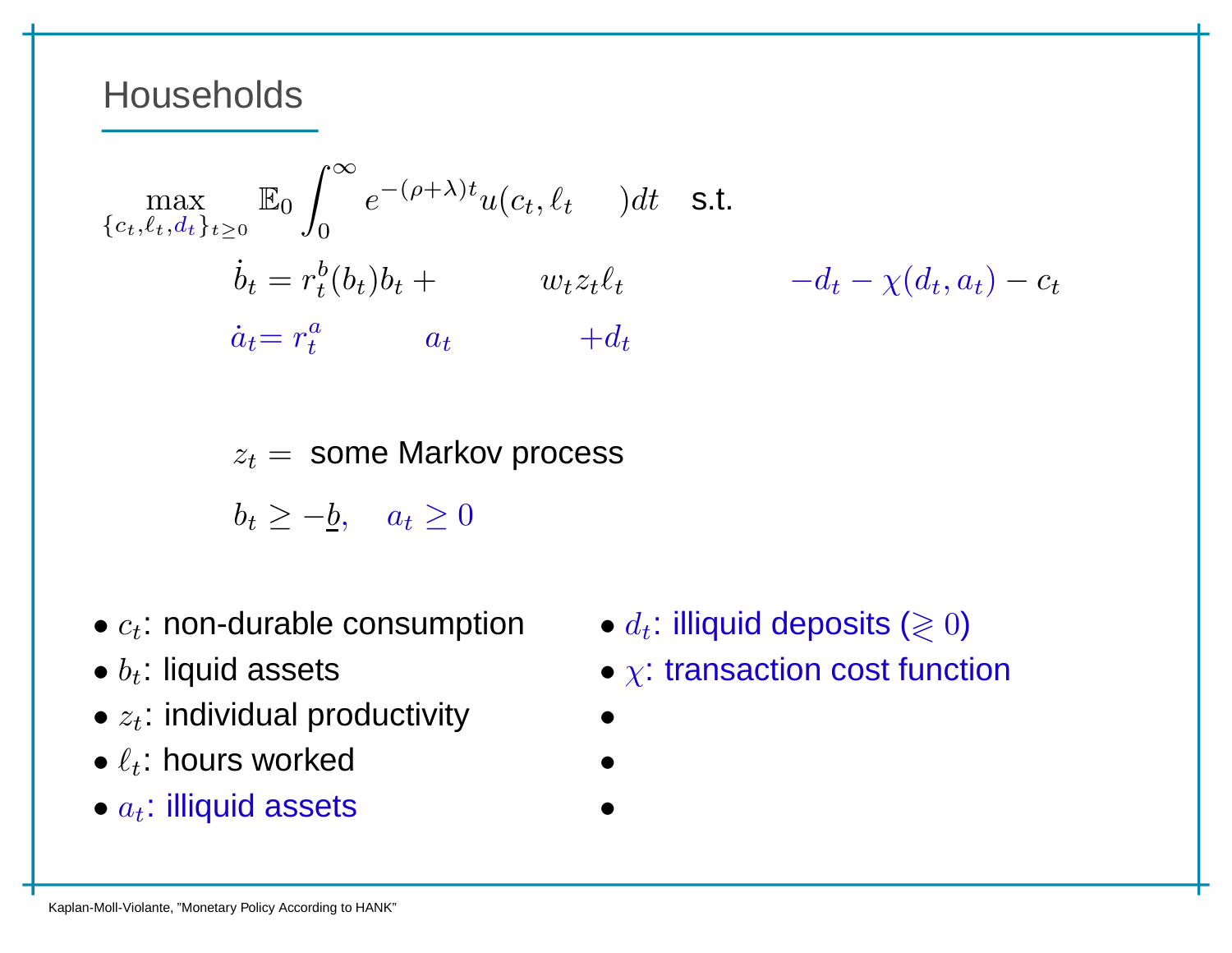$$
\max_{\{c_t, \ell_t, d_t\}_{t \ge 0}} \mathbb{E}_0 \int_0^\infty e^{-(\rho + \lambda)t} u(c_t, \ell_t) dt \quad \text{s.t.}
$$
\n
$$
\dot{b}_t = r_t^b(b_t) b_t + w_t z_t \ell_t \qquad -d_t - \chi(d_t, a_t) - c_t
$$
\n
$$
\dot{a}_t = r_t^a \qquad a_t \qquad +d_t
$$
\n
$$
z_t = \text{some Markov process}
$$
\n
$$
b_t \ge -b, \quad a_t \ge 0
$$

 $\bullet$ Adjustment cost function

$$
\chi(d, a) = \chi_0 |d| + \chi_1 \left| \frac{d}{a} \right|^{\chi_2} a
$$

- ▶ Linear component: inaction region
- ▶ Convex component: finite deposit rates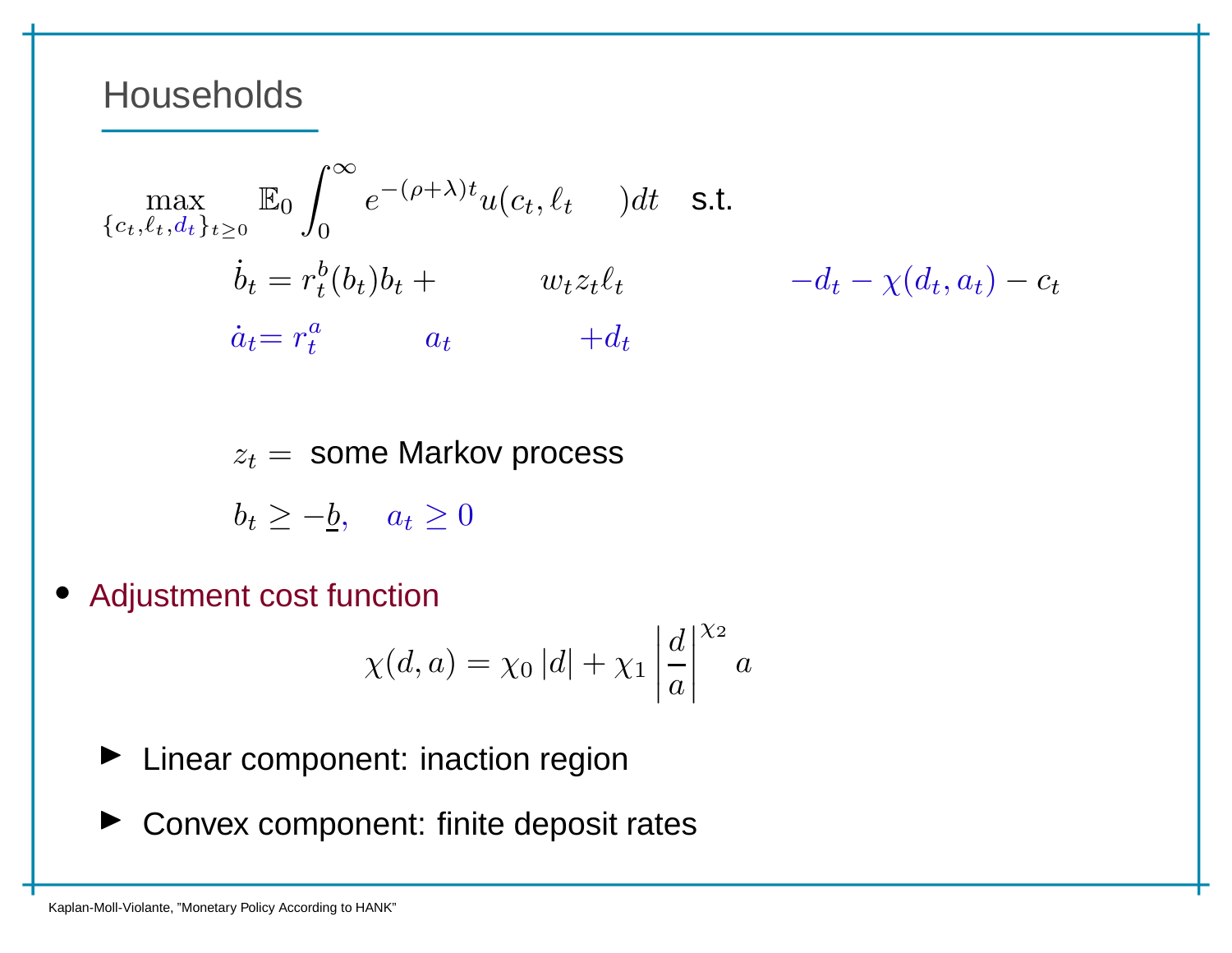$$
\max_{\{c_t, \ell_t, d_t\}_{t\geq 0}} \mathbb{E}_0 \int_0^\infty e^{-(\rho + \lambda)t} u(c_t, \ell_t, h_t) dt \quad \text{s.t.}
$$
\n
$$
\dot{b}_t = r_t^b(b_t) b_t + (1 - \xi) w_t z_t \ell_t - \tilde{T} (w_t z_t \ell_t) - d_t - \chi(d_t, a_t) - c_t
$$
\n
$$
\dot{a}_t = r_t^a (1 - \omega) a_t + \xi w_t z_t \ell_t + d_t
$$
\n
$$
h_t = \omega a_t
$$
\n
$$
z_t = \text{some Markov process}
$$
\n
$$
b_t \geq -\underline{b}, \quad a_t \geq 0
$$

- $\bullet$   $c_t$ : non-durable consumption
- $\bullet$   $b_t$ : liquid assets
- $z_t$ : individual productivity
- $\bullet$   $\ell_t$ : hours worked
- $\bullet$   $a_t$ : illiquid assets
- $\bullet \ \ d_t$ : illiquid deposits ( $\gtrless 0$ )
	- $\bullet$  x: transaction cost function
- $z_t$ : individual productivity  $\qquad \qquad \bullet \ \tilde{T}$ : labor income tax/transfer
	- $\bullet$   $\xi$ : direct deposits
	- $\bullet$   $h_t$ : housing services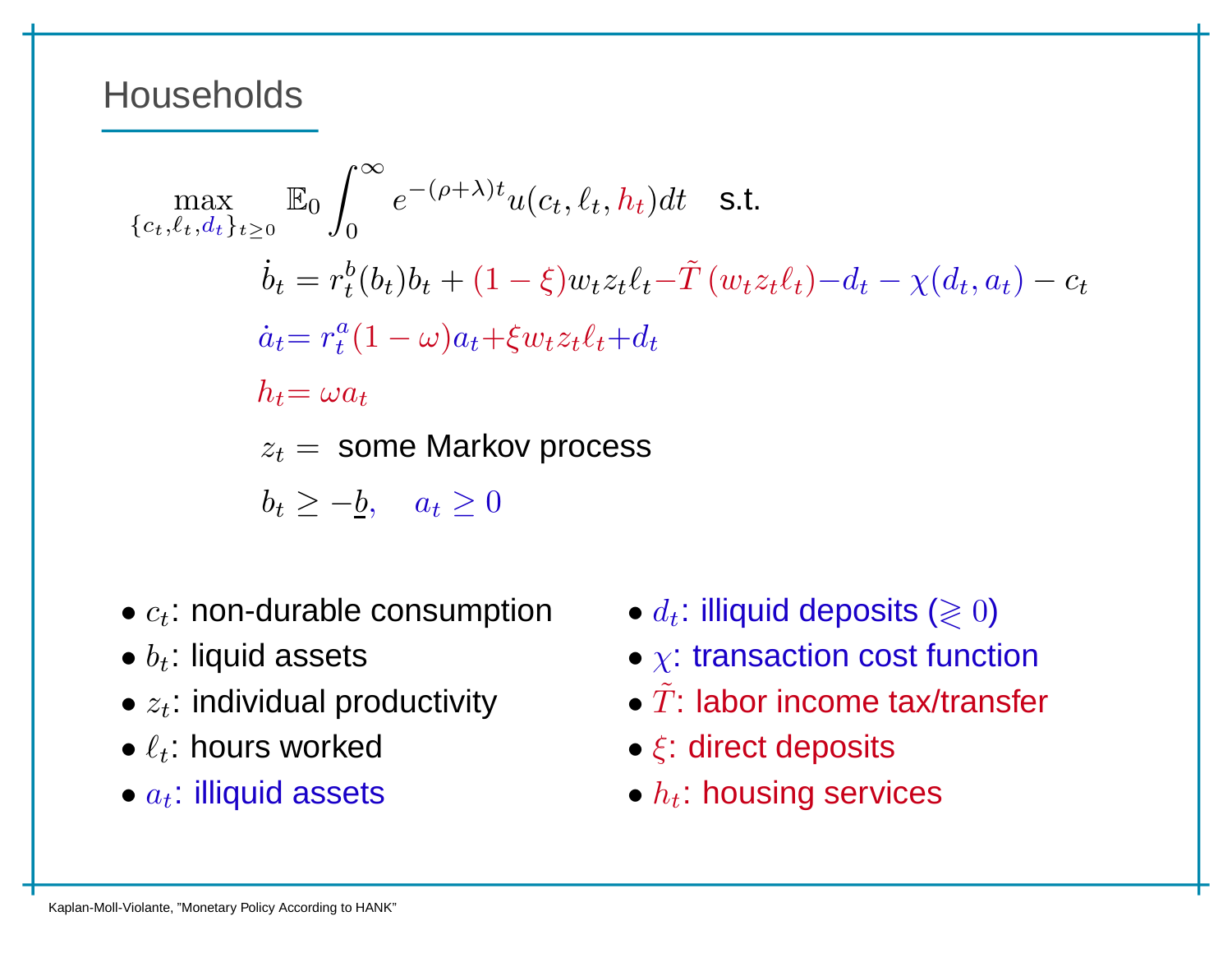$$
\max_{\{c_t, \ell_t, d_t\}_{t\geq 0}} \mathbb{E}_0 \int_0^\infty e^{-(\rho + \lambda)t} u(c_t, \ell_t, h_t) dt \quad \text{s.t.}
$$
\n
$$
\dot{b}_t = r_t^b(b_t) b_t + (1 - \xi) w_t z_t \ell_t - \tilde{T} (w_t z_t \ell_t) - d_t - \chi(d_t, a_t) - c_t
$$
\n
$$
\dot{a}_t = r_t^a (1 - \omega) a_t + \xi w_t z_t \ell_t d_t
$$
\n
$$
h_t = \omega a_t
$$
\n
$$
z_t = \text{some Markov process}
$$
\n
$$
b_t \geq -\underline{b}, \quad a_t \geq 0
$$

- • $\bullet~$  Households are price-takers wrt:  $\left\{\Psi_t\right\}_{t\geq0}=\left\{w_t, r^a_t, r^b_t, \tilde{T}_t\right\}_{t\geq0}$
- • The stationary recursive solution of hh problem:
	- 1. decision rules:  $c(a, b, z; \Psi), d(a, b, z; \Psi), \ell(a, b, z; \Psi)$
	- 2. stationary distribution:  $\mu(da, db, dz; \Psi)$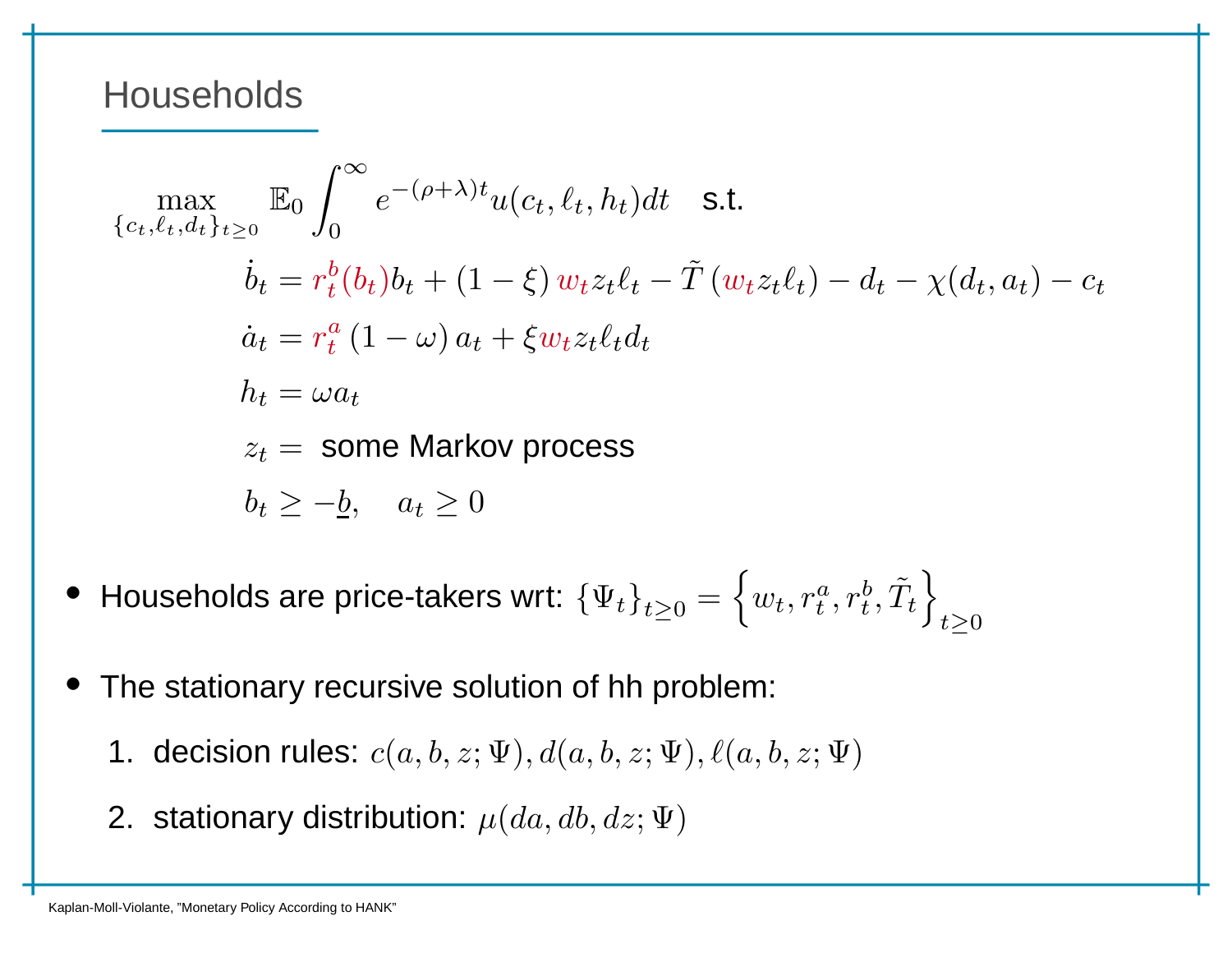### Firms

• Representative competitive final goods producer:

$$
Y = \left(\int_0^1 y_j^{\frac{\varepsilon-1}{\varepsilon}} dj\right)^{\frac{\varepsilon}{\varepsilon-1}} \quad \Rightarrow \quad y_j = \left(\frac{p_j}{P}\right)^{-\varepsilon} Y
$$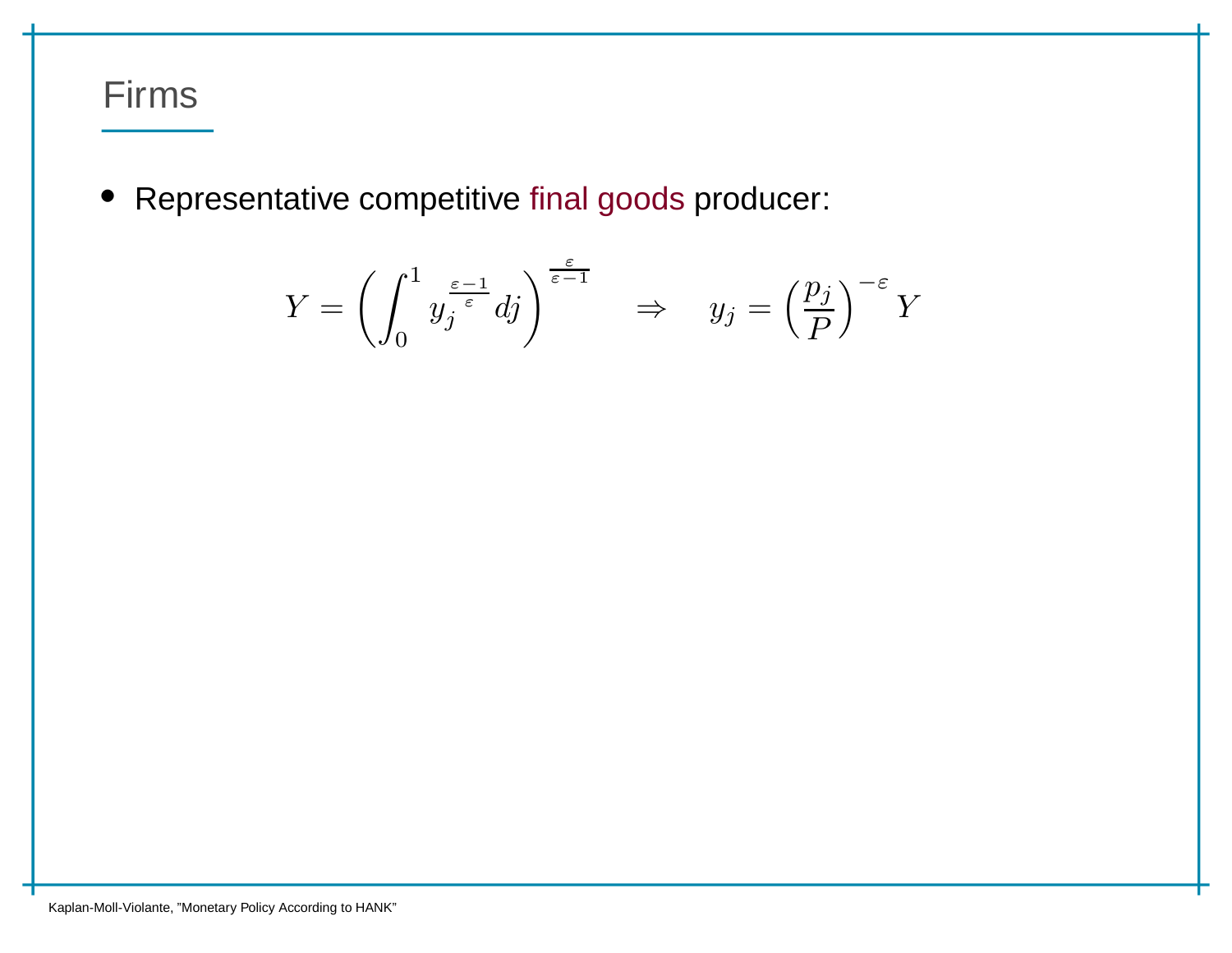#### Firms

•Representative competitive final goods producer:

$$
Y = \left(\int_0^1 y_j^{\frac{\varepsilon-1}{\varepsilon}} dj\right)^{\frac{\varepsilon}{\varepsilon-1}} \quad \Rightarrow \quad y_j = \left(\frac{p_j}{P}\right)^{-\varepsilon} Y
$$

•Monopolistically competitive intermediate goods producers:

$$
\blacktriangleright \text{ Technology: } y_j = Z k_j^{\alpha} n_j^{1-\alpha} \quad \Rightarrow \quad m = \frac{1}{Z} \left(\frac{r}{\alpha}\right)^{\alpha} \left(\frac{w}{1-\alpha}\right)^{1-\alpha}
$$

 $\blacktriangleright$ Set prices subject to quadratic adjustment costs:

$$
\Theta\left(\frac{\dot{p}}{p}\right) = \frac{\theta}{2}\left(\frac{\dot{p}}{p}\right)^2 Y
$$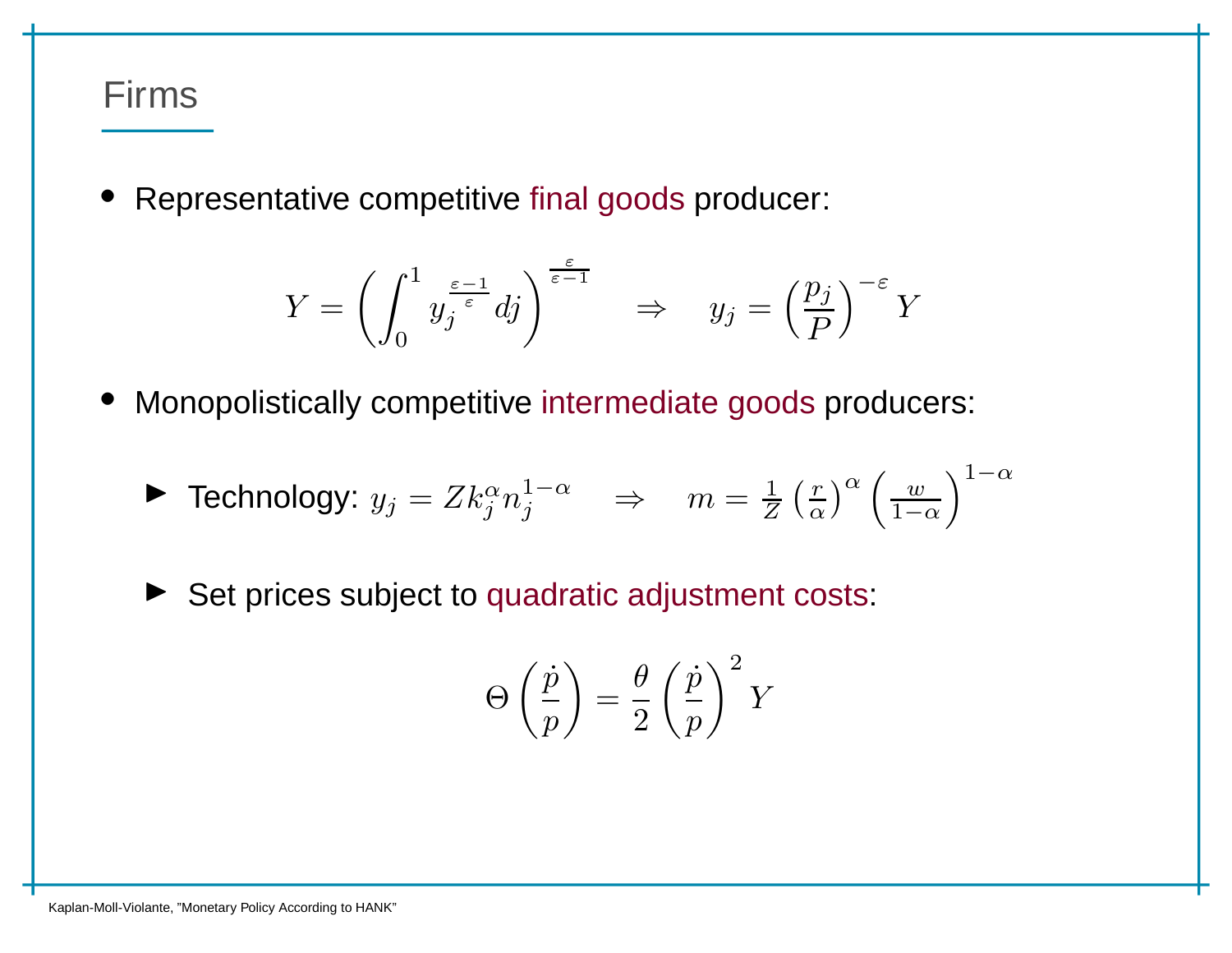#### Firms

•Representative competitive final goods producer:

$$
Y = \left(\int_0^1 y_j^{\frac{\varepsilon-1}{\varepsilon}} dj\right)^{\frac{\varepsilon}{\varepsilon-1}} \quad \Rightarrow \quad y_j = \left(\frac{p_j}{P}\right)^{-\varepsilon} Y
$$

•Monopolistically competitive intermediate goods producers:

$$
\blacktriangleright \text{ Technology: } y_j = Z k_j^{\alpha} n_j^{1-\alpha} \quad \Rightarrow \quad m = \frac{1}{Z} \left(\frac{r}{\alpha}\right)^{\alpha} \left(\frac{w}{1-\alpha}\right)^{1-\alpha}
$$

▶ Set prices subject to quadratic adjustment costs:

$$
\Theta\left(\frac{\dot{p}}{p}\right) = \frac{\theta}{2}\left(\frac{\dot{p}}{p}\right)^2 Y
$$

Exactt NK Phillips curve:  $\left(r^a-\frac{\dot{Y}}{Y}\right)\pi=\frac{\varepsilon}{\theta}\left(m-\bar{m}\right)+\dot{\pi},\quad \bar{m}=\frac{\varepsilon-1}{\varepsilon}$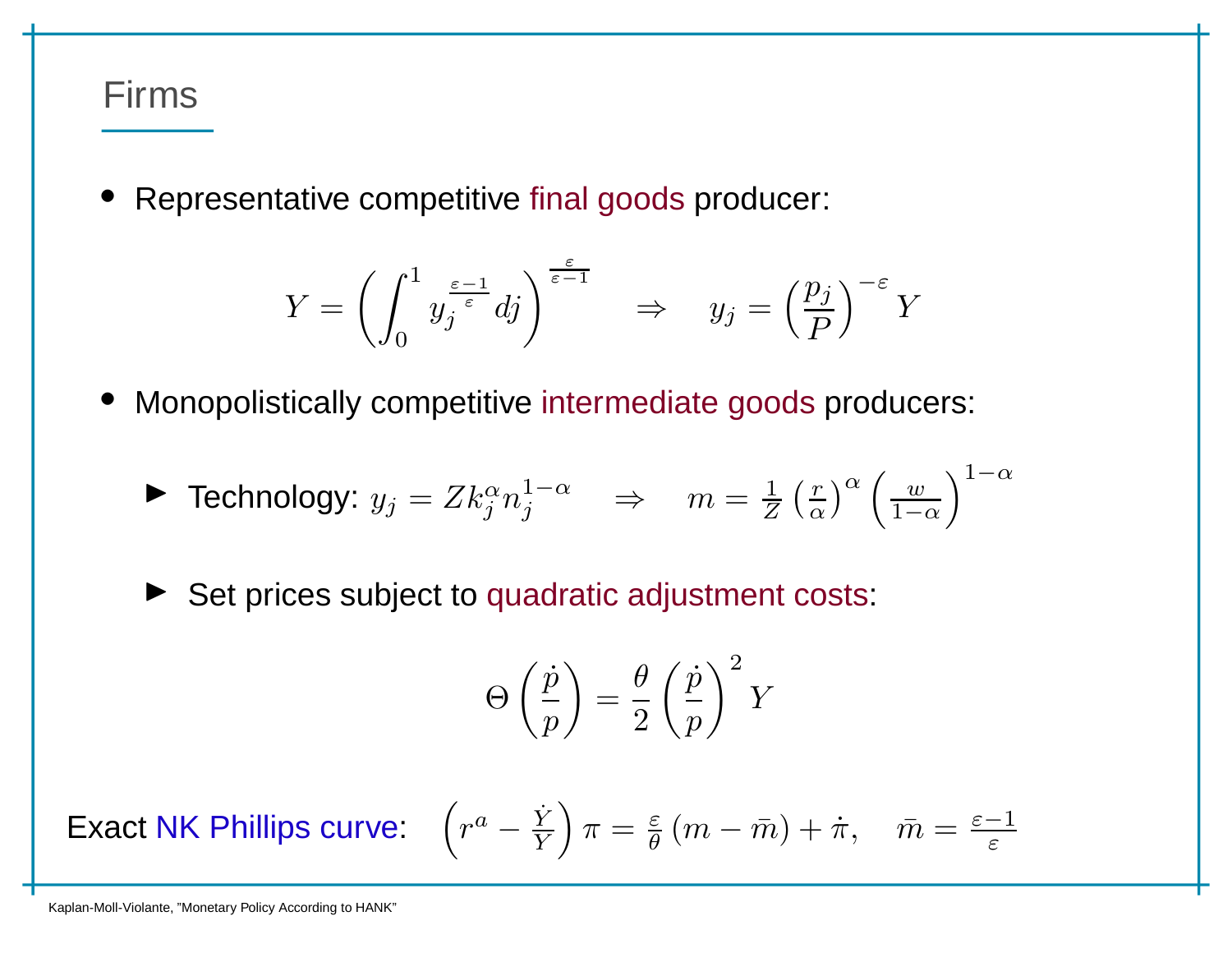- $\bullet~$  Own intermediate firms and issue one-period security w/ return  $r^a$
- $\bullet\;$  Hh productive assets  $(1\;$  $\omega)$   $A$  are savings into this security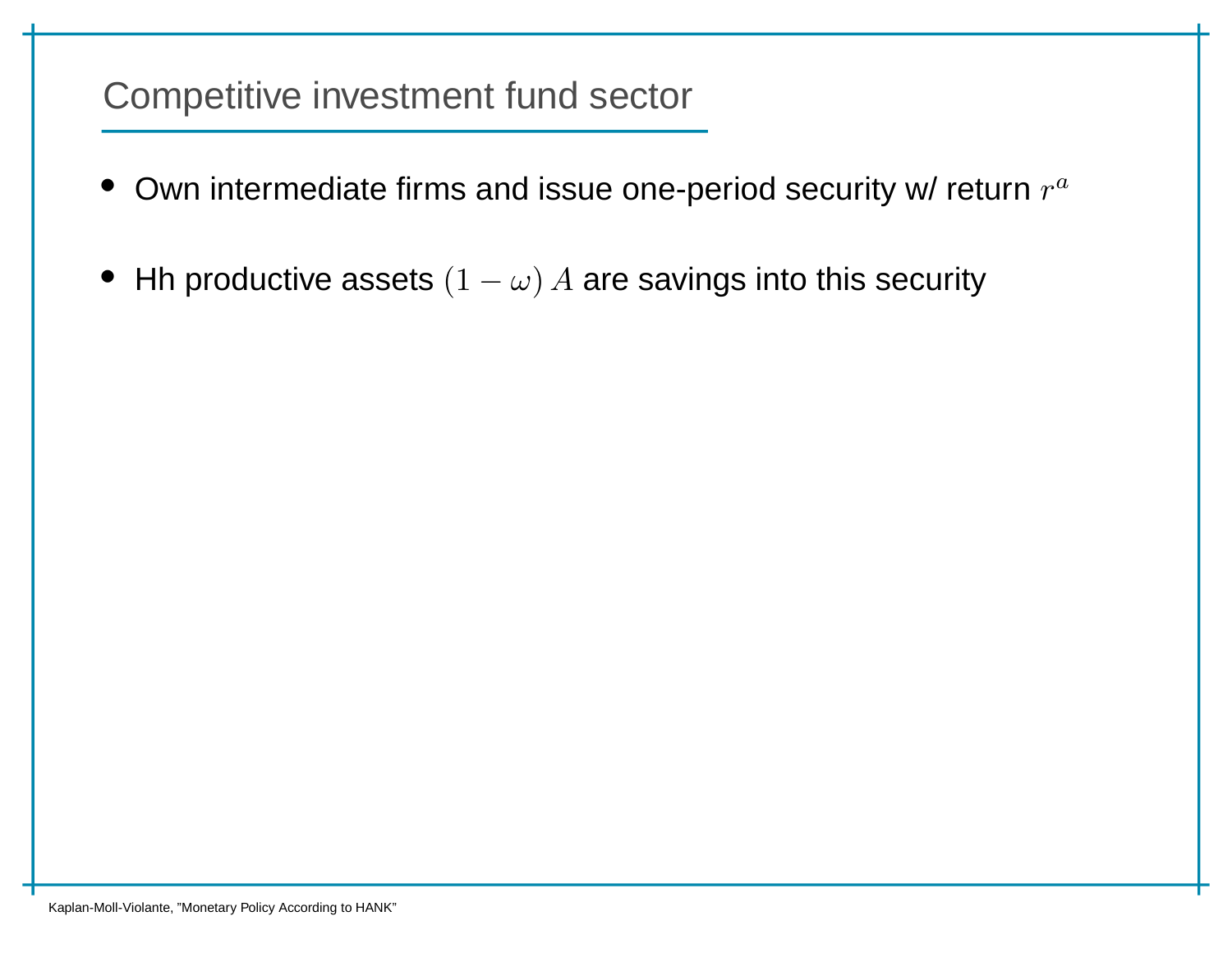- $\bullet~$  Own intermediate firms and issue one-period security w/ return  $r^a$
- $\bullet\;$  Hh productive assets  $(1\;$  $\omega)$   $A$  are savings into this security
- $\bullet$  Two sources of income into the fund:
	- 1. Rent illiquid asset as productive capital

$$
\left(r^k-\delta\right)K
$$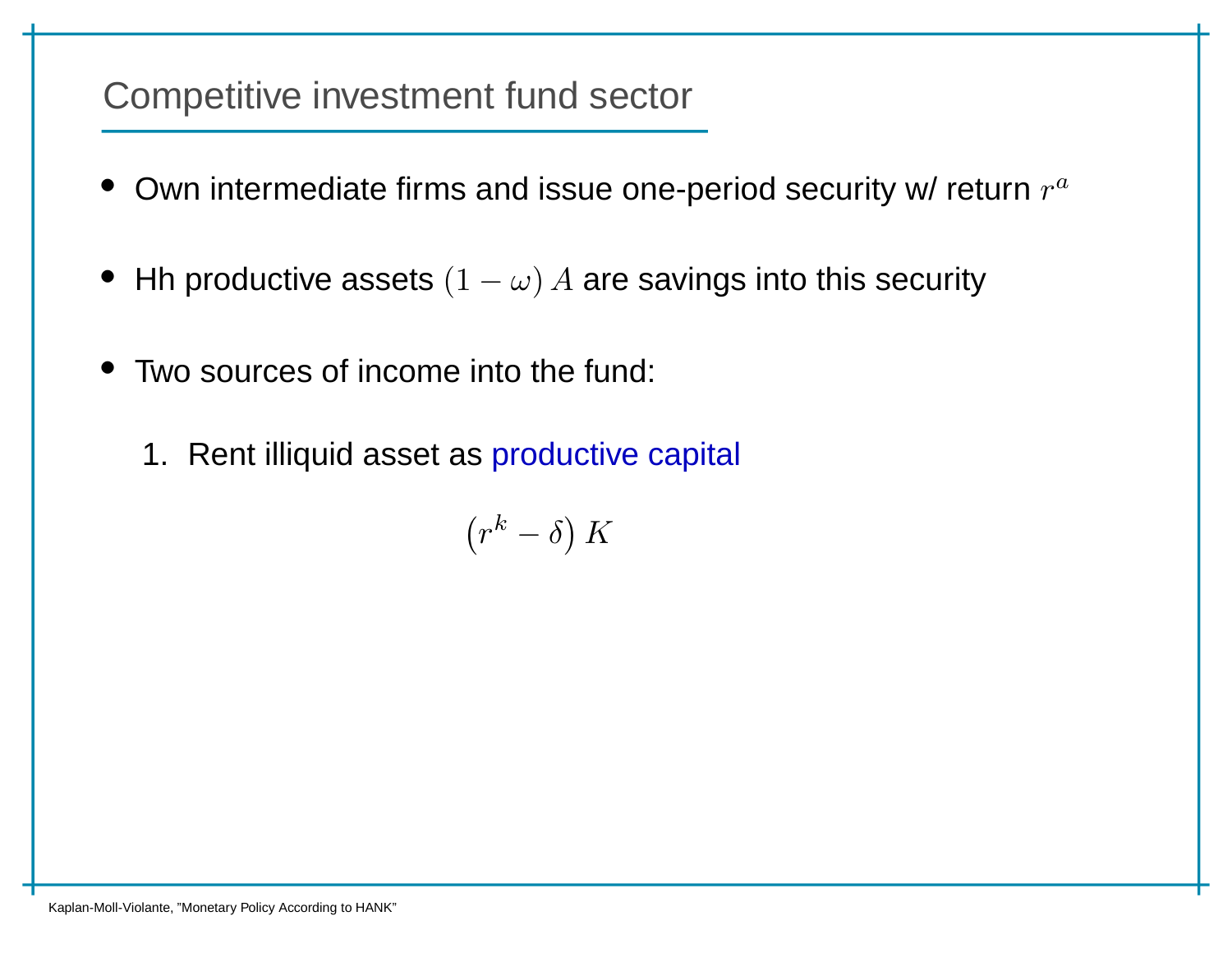- $\bullet~$  Own intermediate firms and issue one-period security w/ return  $r^a$
- $\bullet\;$  Hh productive assets  $(1\;$  $\omega)$   $A$  are savings into this security
- $\bullet$  Two sources of income into the fund:
	- 1. Rent illiquid asset as productive capital

 $\Big( r$  $\boldsymbol{k}$  $\left( \begin{array}{c} k-\delta \end{array} \right) K$ 

2. Receive dividends proportional to the  $K$  owned

$$
q=\left[(1-m)Y\right]/K
$$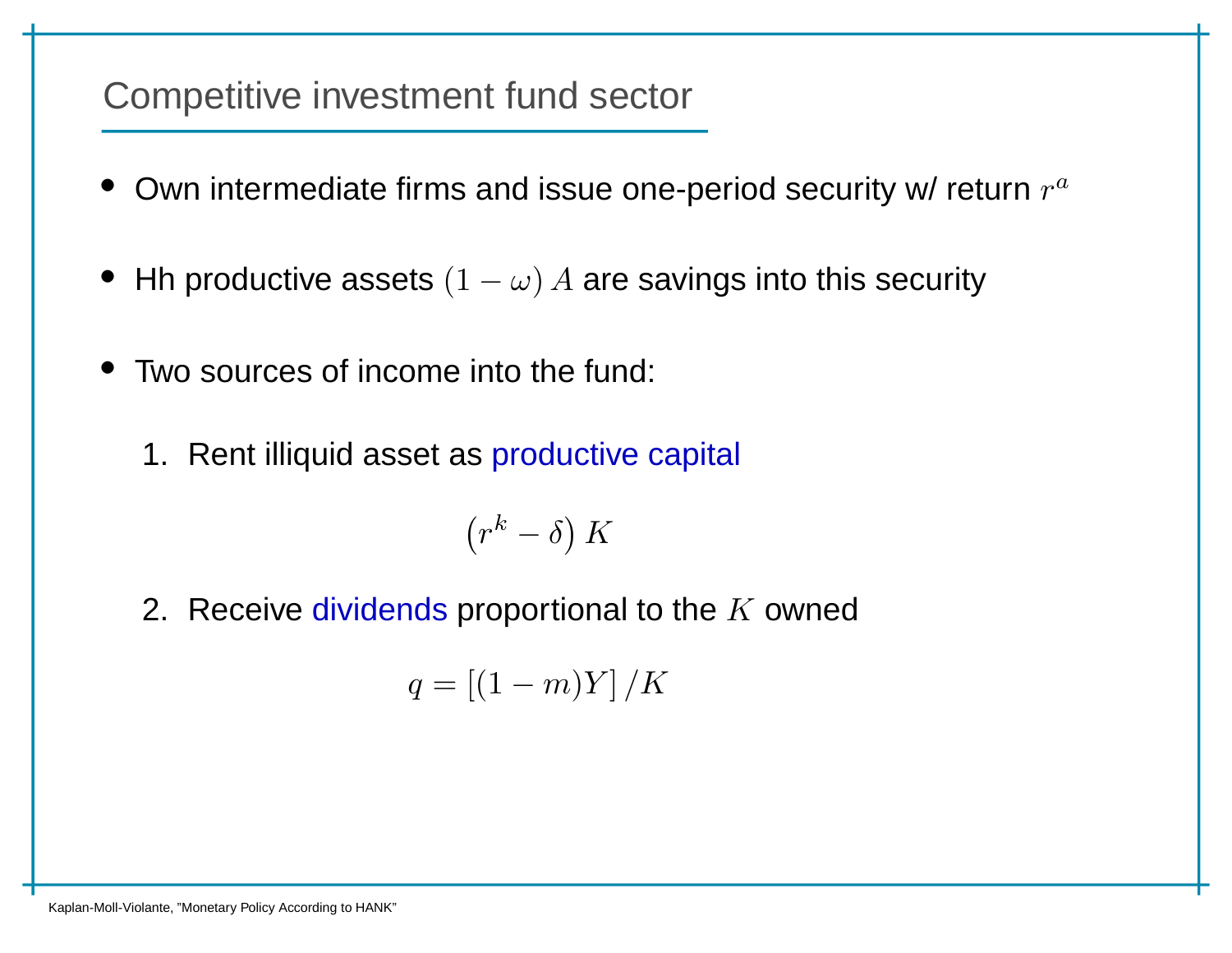- $\bullet~$  Own intermediate firms and issue one-period security w/ return  $r^a$
- $\bullet\;$  Hh productive assets  $(1\;$  $\omega)$   $A$  are savings into this security
- • Two sources of income into the fund:
	- 1. Rent illiquid asset as productive capital

 $\Big( r$  $\boldsymbol{k}$  $\left( \begin{array}{c} k-\delta \end{array} \right) K$ 

2. Receive dividends proportional to the  $K$  owned

 $q=[(1$  $-$  m)Y]  $/K$ 

• Competition among funds implies illiquid asset return

$$
r^a = \left(r^k - \delta\right) + q
$$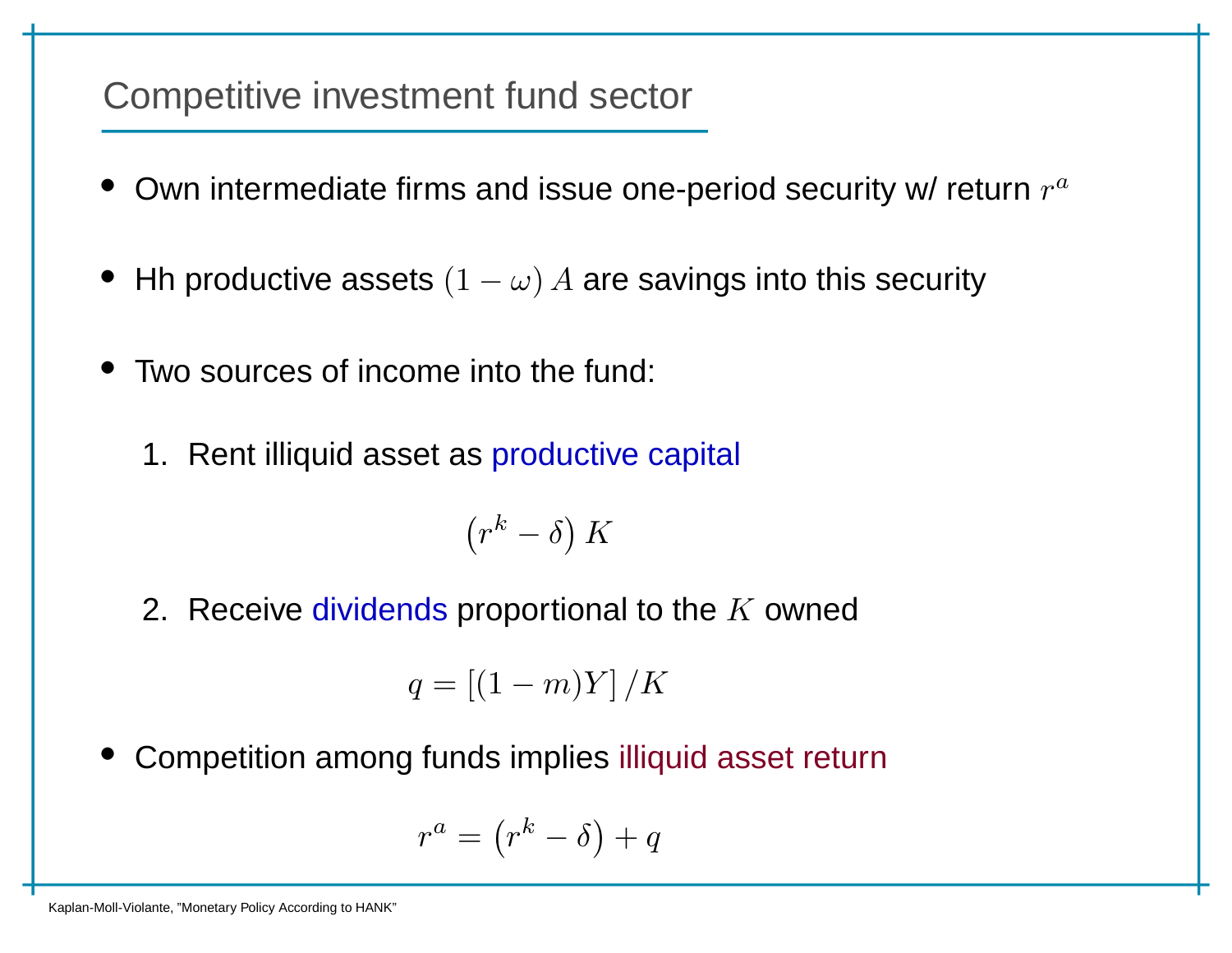Monetary authority and government

• Taylor rule

$$
i = \bar{r}^b + \phi \pi + \epsilon, \quad \phi > 1
$$

with  $r^b$  $\theta \equiv i-\pi$  (Fisher equation)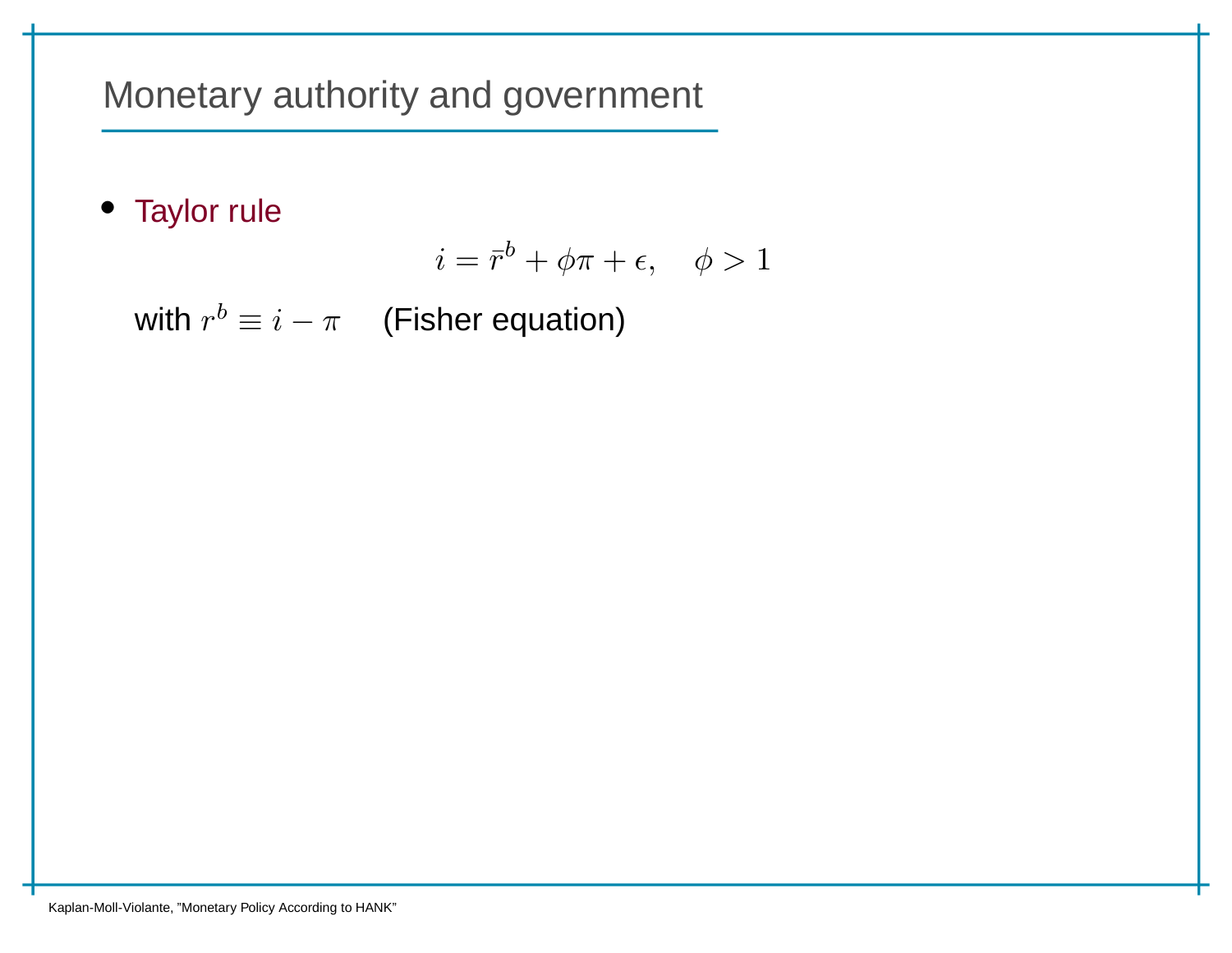Monetary authority and government

• Taylor rule

$$
i = \bar{r}^b + \phi \pi + \epsilon, \quad \phi > 1
$$

with  $r^b$  $\theta \equiv i-\pi$  (Fisher equation)

• Progressive tax on labor income:

$$
\tilde{T}(wz\ell) = -T + \tau w z \ell
$$

• Government budget constraint (in steady-state)

$$
G+T+r^bB^g=\tau\int\left[wz\ell\left(a,b,z\right)\right]d\mu
$$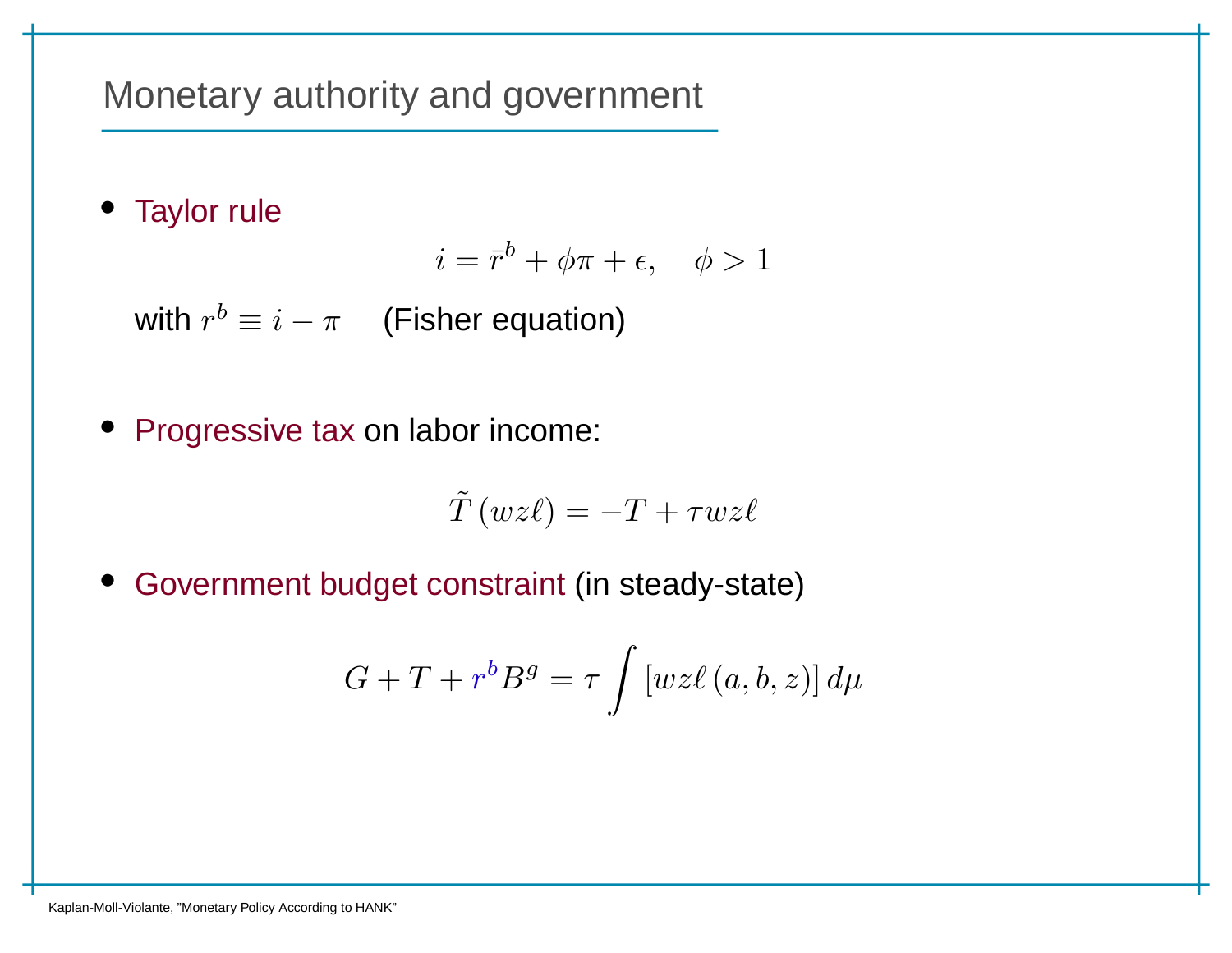Monetary authority and government

• Taylor rule

$$
i = \bar{r}^b + \phi \pi + \epsilon, \quad \phi > 1
$$

with  $r^b$  $\theta \equiv i-\pi$  (Fisher equation)

• Progressive tax on labor income:

$$
\tilde{T}(wz\ell) = -T + \tau w z \ell
$$

• Government budget constraint (in steady-state)

$$
G+T+r^bB^g=\tau\int\left[wz\ell\left(a,b,z\right)\right]d\mu
$$

• Ricardian equivalence fails⇒ this matters!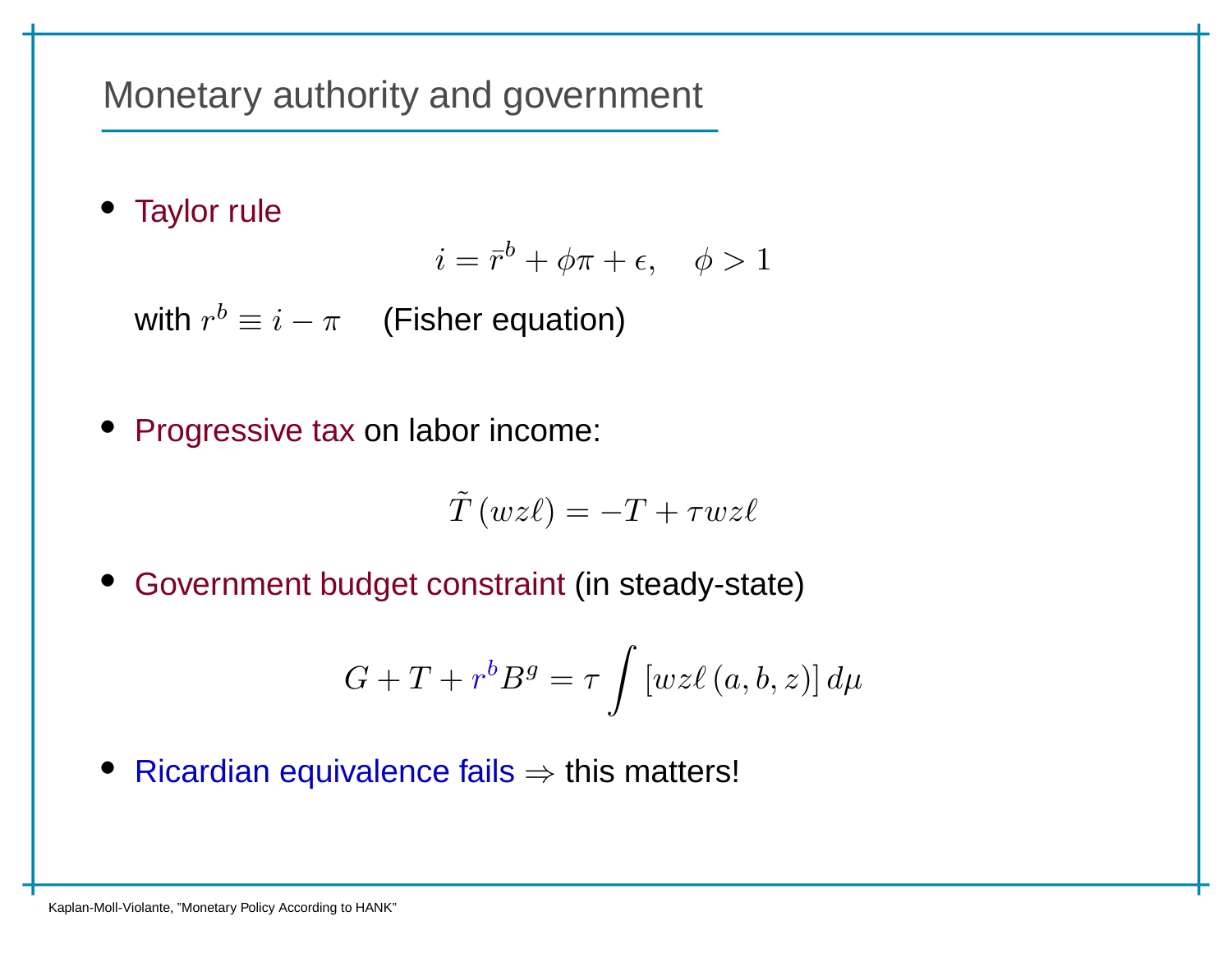# PARAMETERIZATION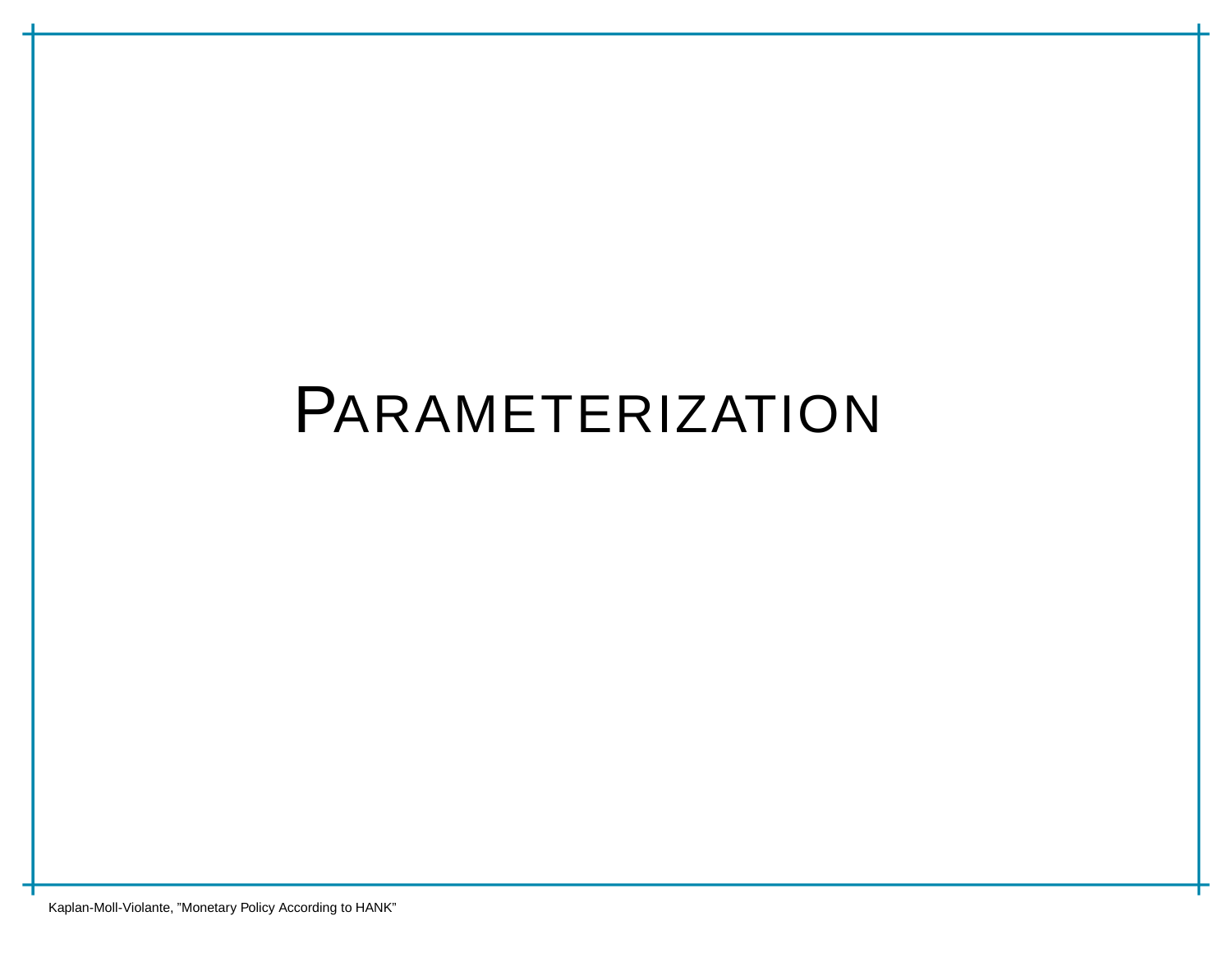• Preferences: GHH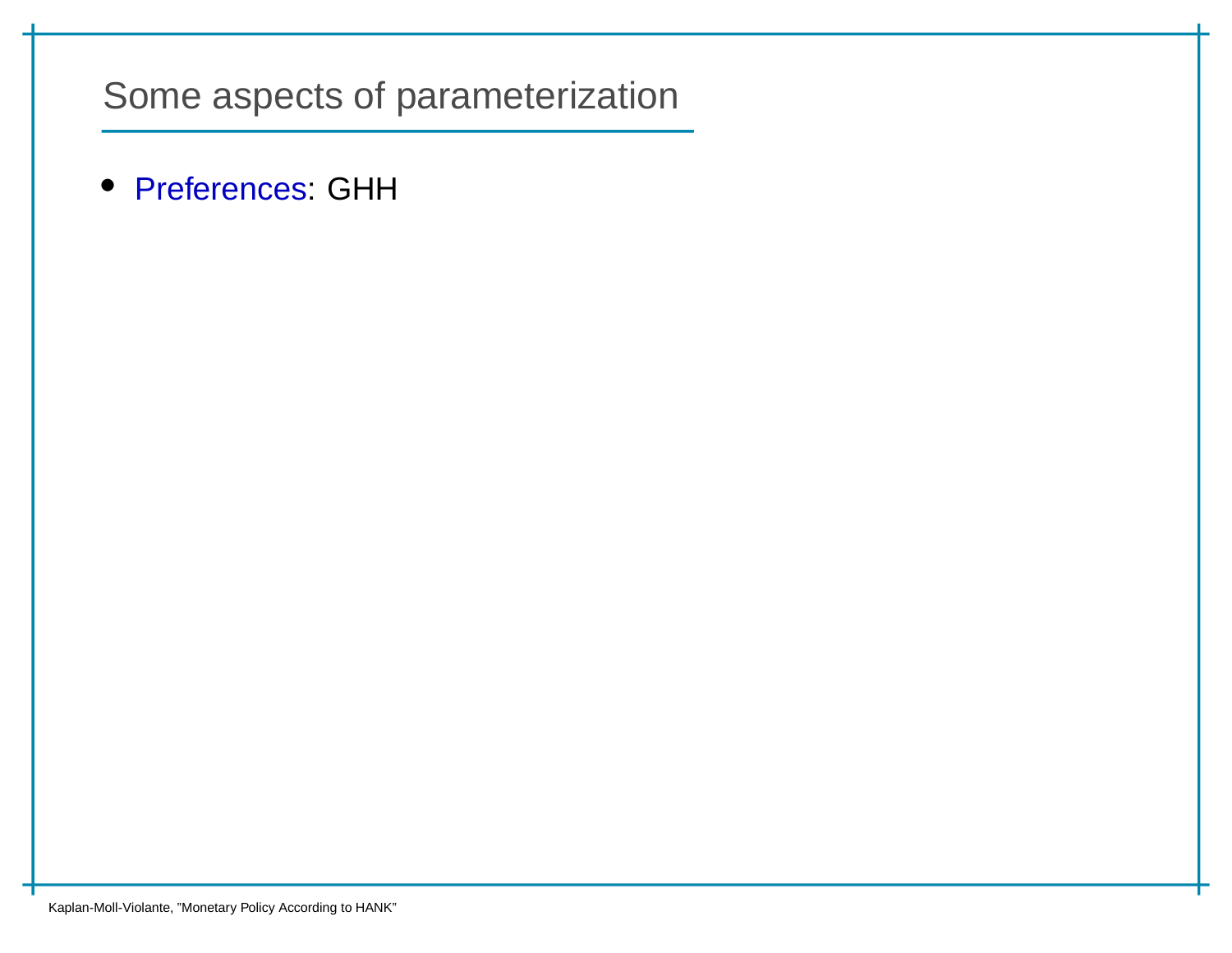- Preferences: GHH
- • Measurement and partition of asset categories into:
	- ▶ liquid (cash, bank accounts + government/corporate bonds)
	- ▶ illiquid productive (equity) vs non-productive (housing)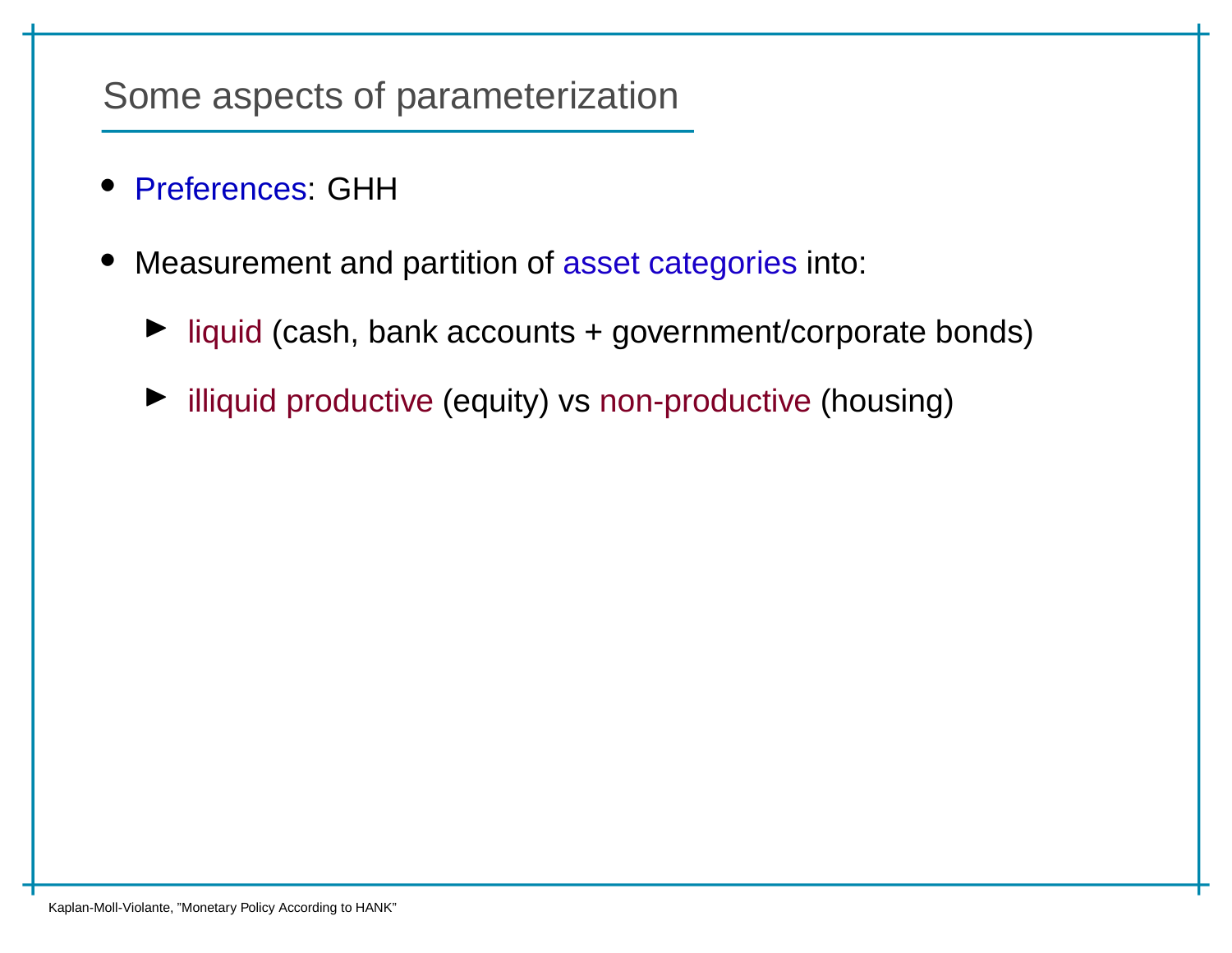- •Preferences: GHH
- • Measurement and partition of asset categories into:
	- ▶ liquid (cash, bank accounts + government/corporate bonds)
	- ▶ illiquid productive (equity) vs non-productive (housing)
- • Continuous time household earnings dynamics
	- ▶ Match variance and kurtosis of 1- and 5-yr earnings changes
	- ◮Nature of earnings risk affects household portfolio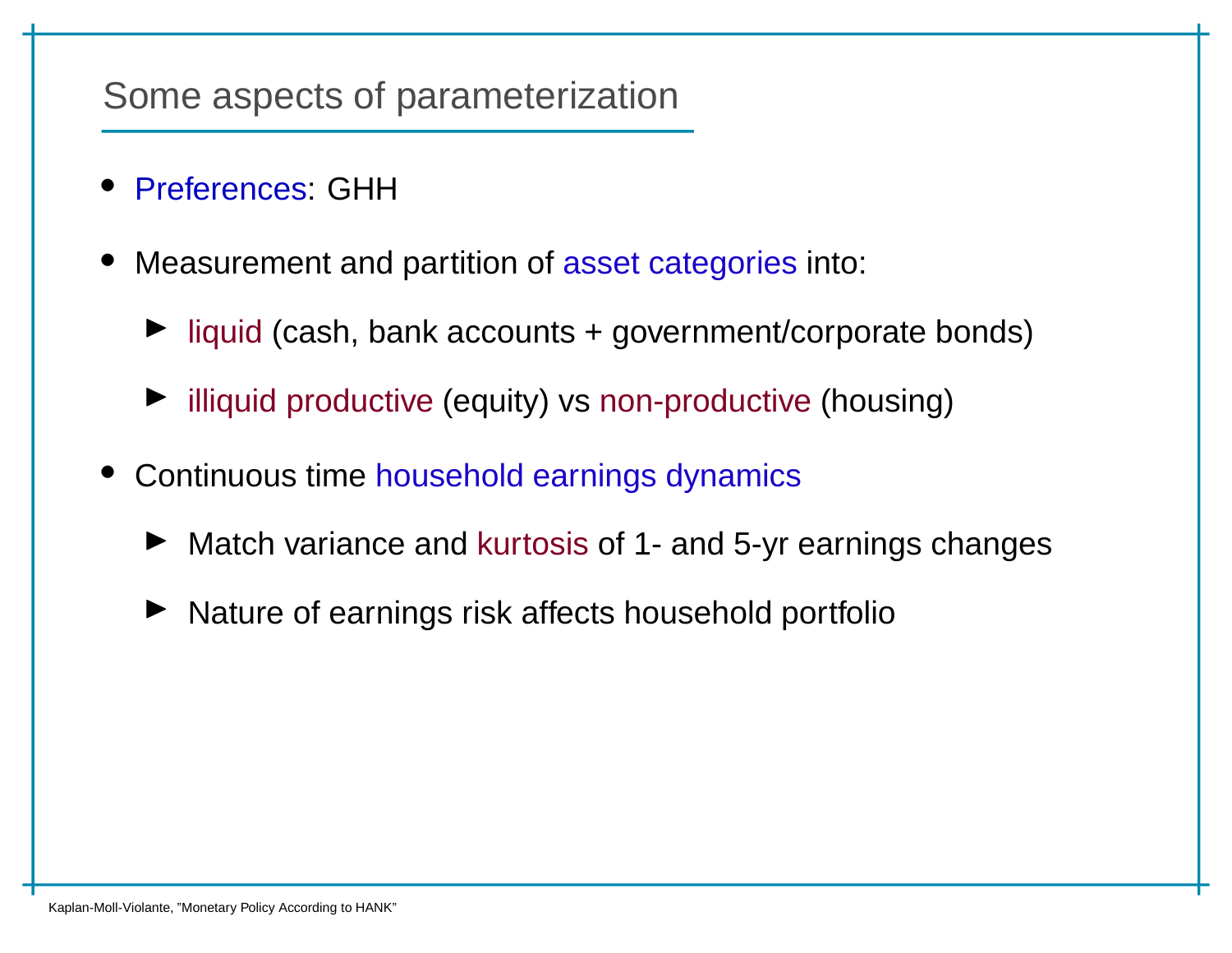- Preferences: GHH
- • Measurement and partition of asset categories into:
	- ▶ liquid (cash, bank accounts + government/corporate bonds)
	- ▶ illiquid productive (equity) vs non-productive (housing)
- • Continuous time household earnings dynamics
	- ▶ Match variance and kurtosis of 1- and 5-yr earnings changes
	- ▶ Nature of earnings risk affects household portfolio
- $\bullet~$  Adjustment cost function  $\chi\left( d,a\right)$  and discount factor  $\rho$ 
	- ◮Match mean/median liquid/illiquid wealth and fraction HtM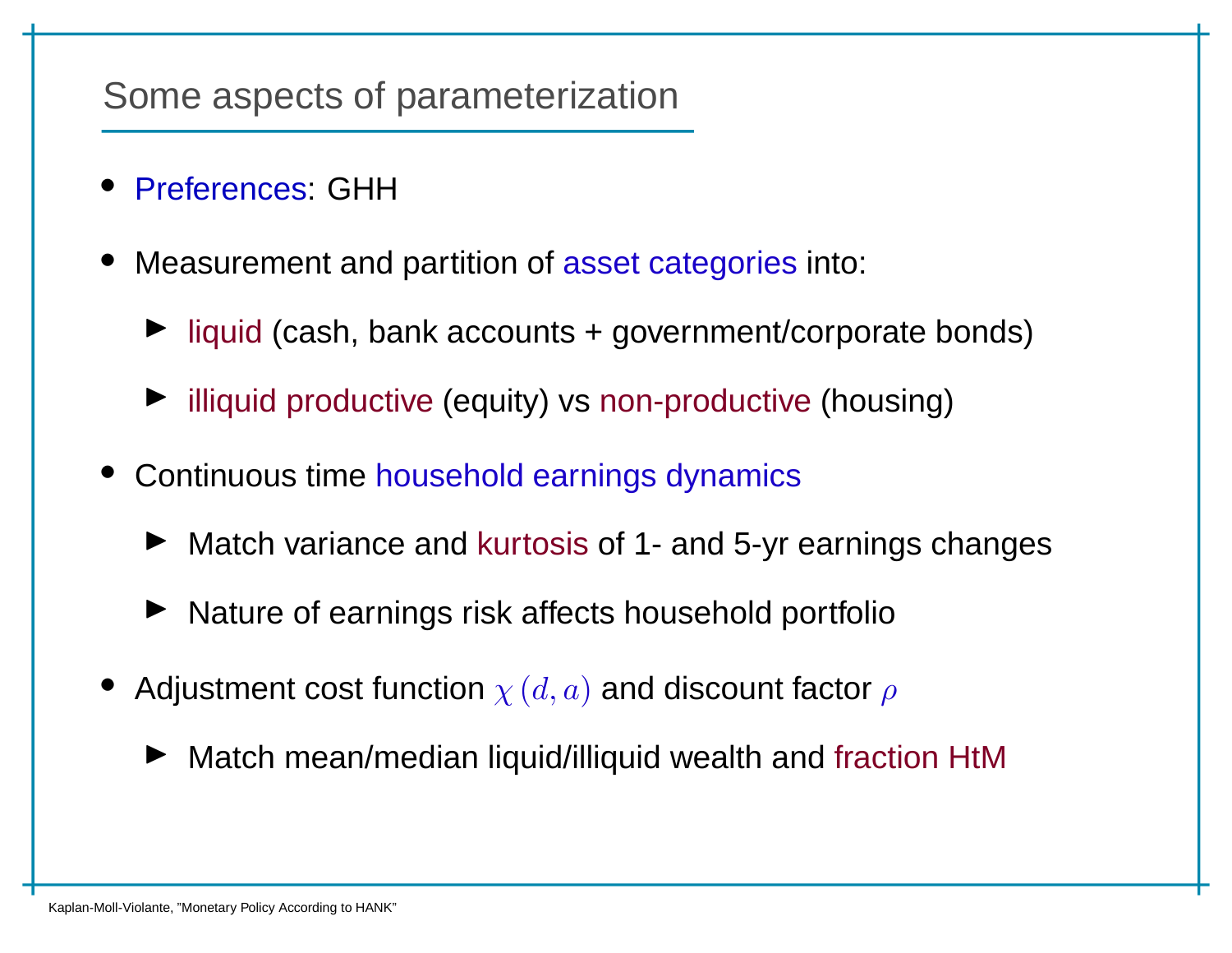- Preferences: GHH
- Measurement and partition of asset categories into:
	- ▶ liquid (cash, bank accounts + government/corporate bonds)
	- ▶ illiquid productive (equity) vs non-productive (housing)
- • Continuous time household earnings dynamics
	- ▶ Match variance and kurtosis of 1- and 5-yr earnings changes
	- ▶ Nature of earnings risk affects household portfolio
- $\bullet~$  Adjustment cost function  $\chi\left( d,a\right)$  and discount factor  $\rho$ 
	- ▶ Match mean/median liquid/illiquid wealth and fraction HtM
- Production side: standard calibration of NK models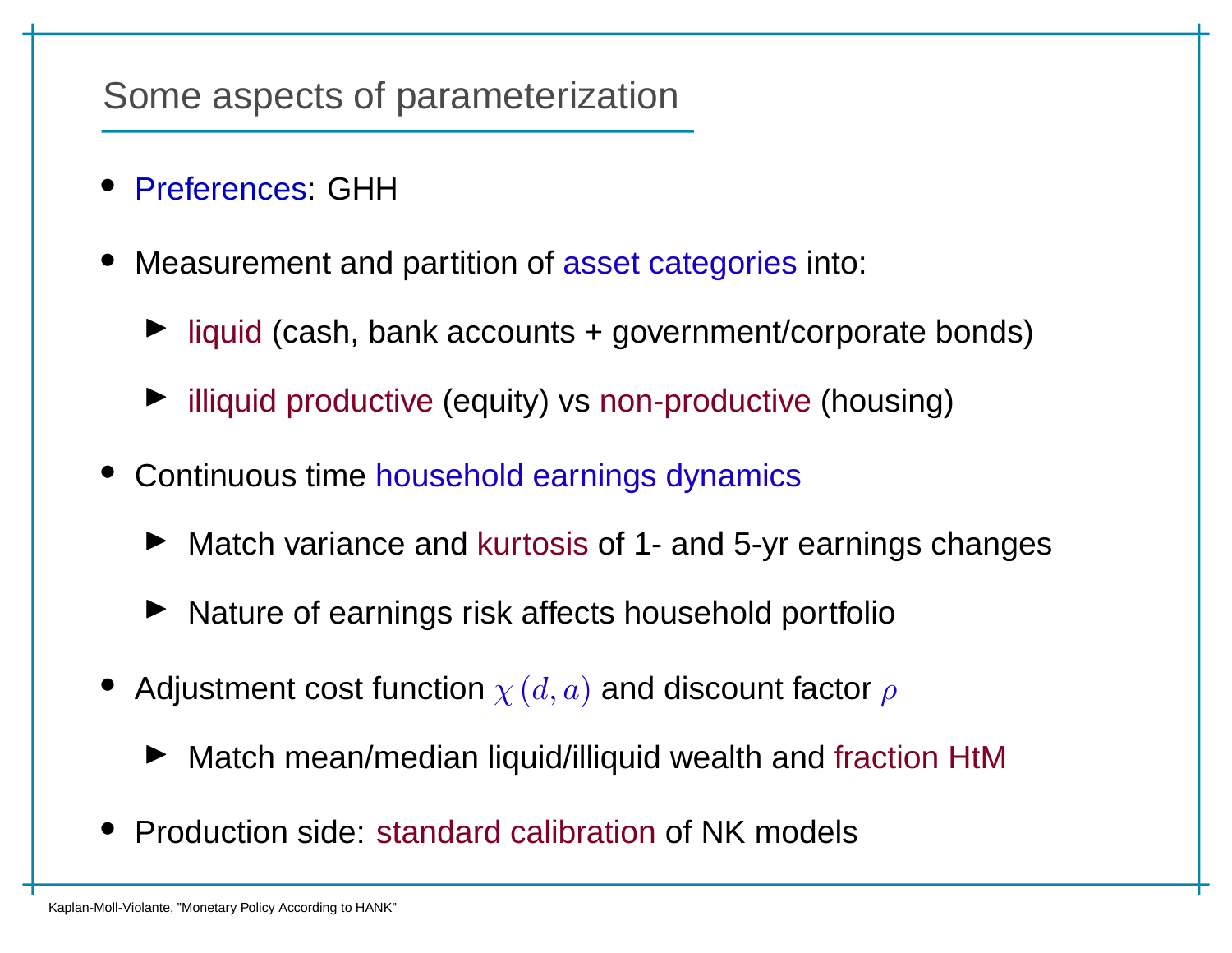# Wealth distributions: Liquid wealth



- •Top 10% share: Model: 87%, SCF 2004: 89%
- Top 1% share: Model:  $36\%$ , SCF 2004:  $51\%$ •
- Gini coefficient: Model: 0.87, SCF 2004: 0.98•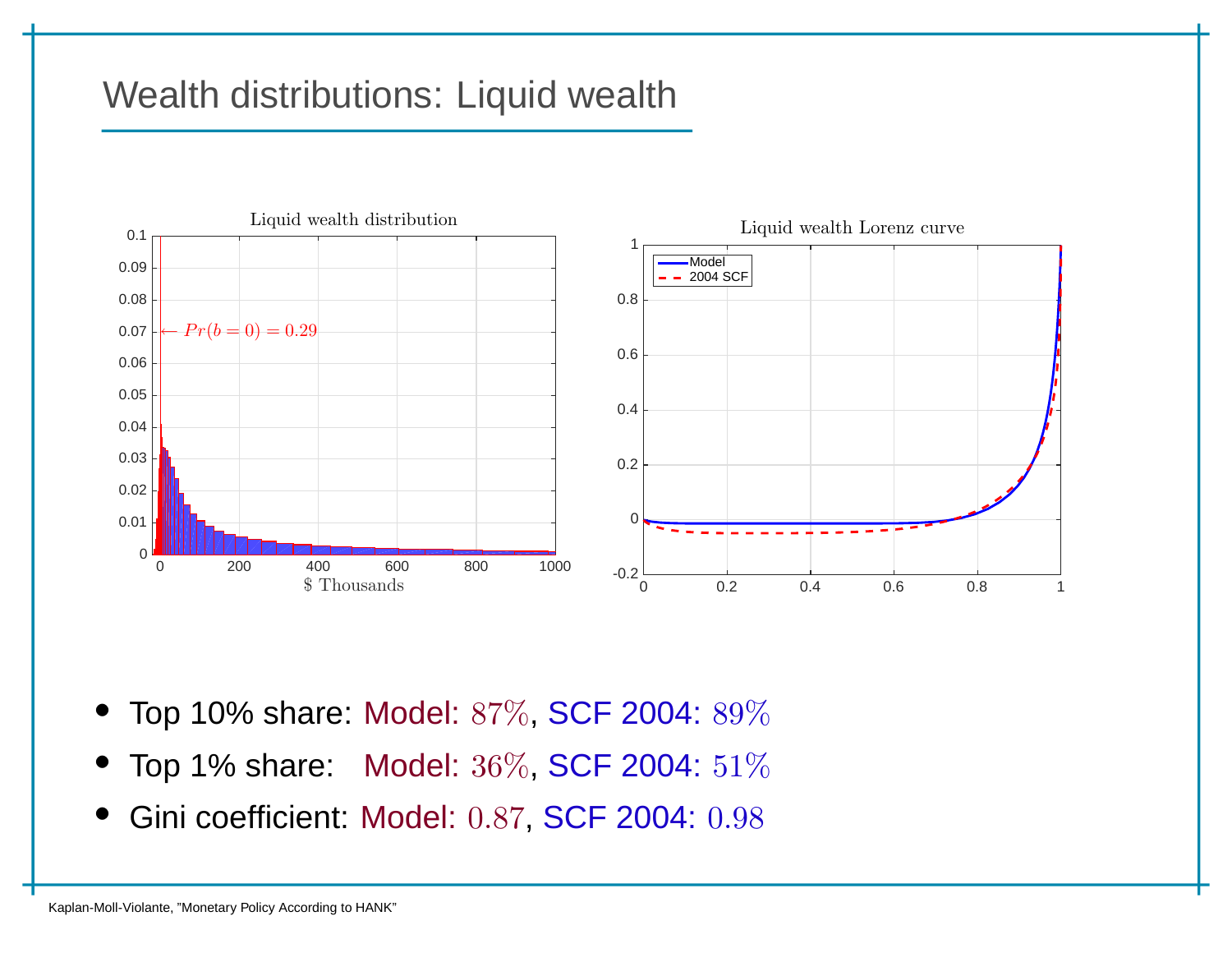# Wealth distributions: Illiquid wealth



- Top 10% share: Model:  $59\%$ , SCF 2004:  $61\%$
- Top 1% share: Model:  $19\%$ , SCF 2004:  $25\%$ •
- Gini coefficient: Model: 0.66, SCF 2004: 0.81  $\bullet$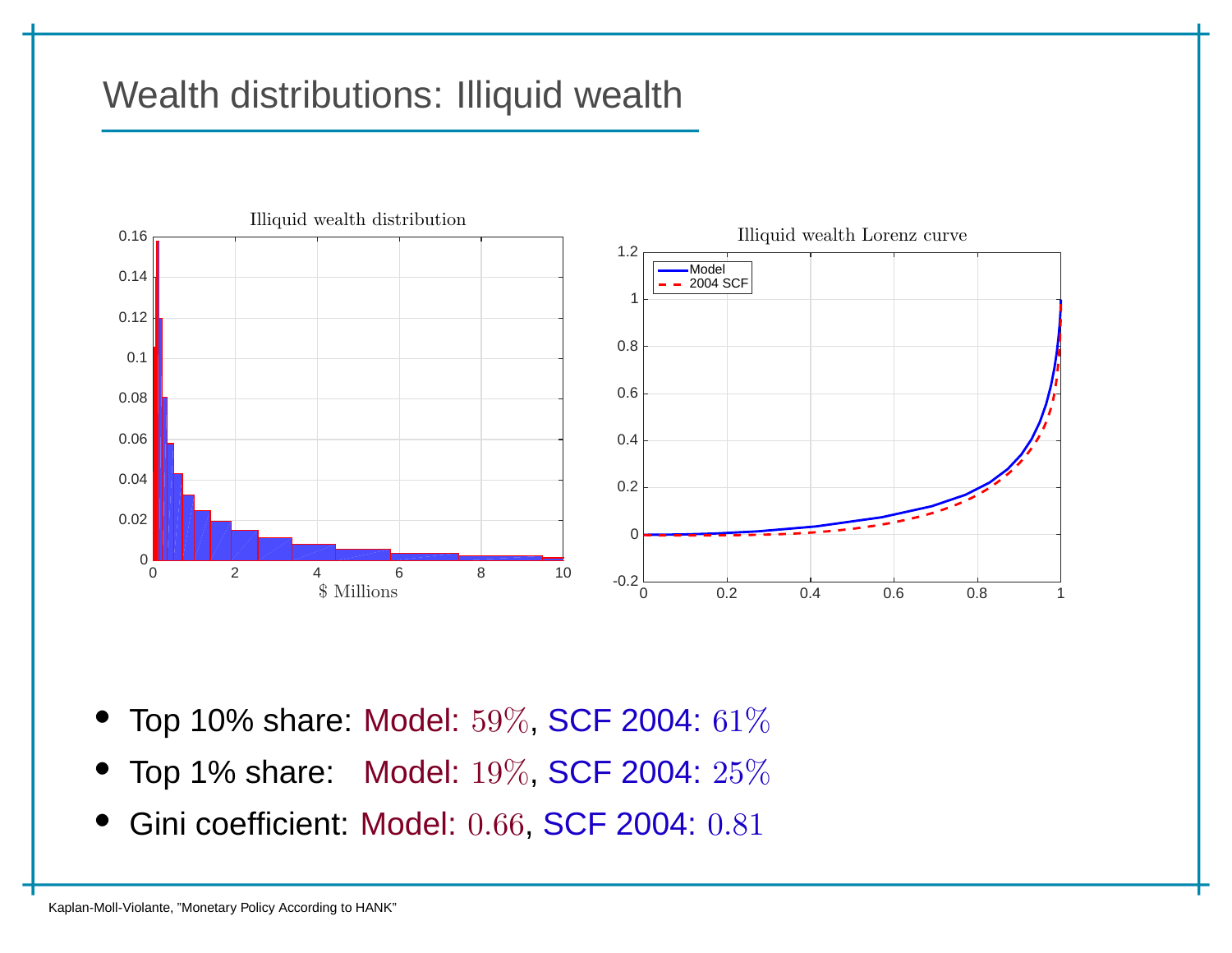#### MPC heterogeneity



 $\bullet$ Realistic representation of micro consumption behavior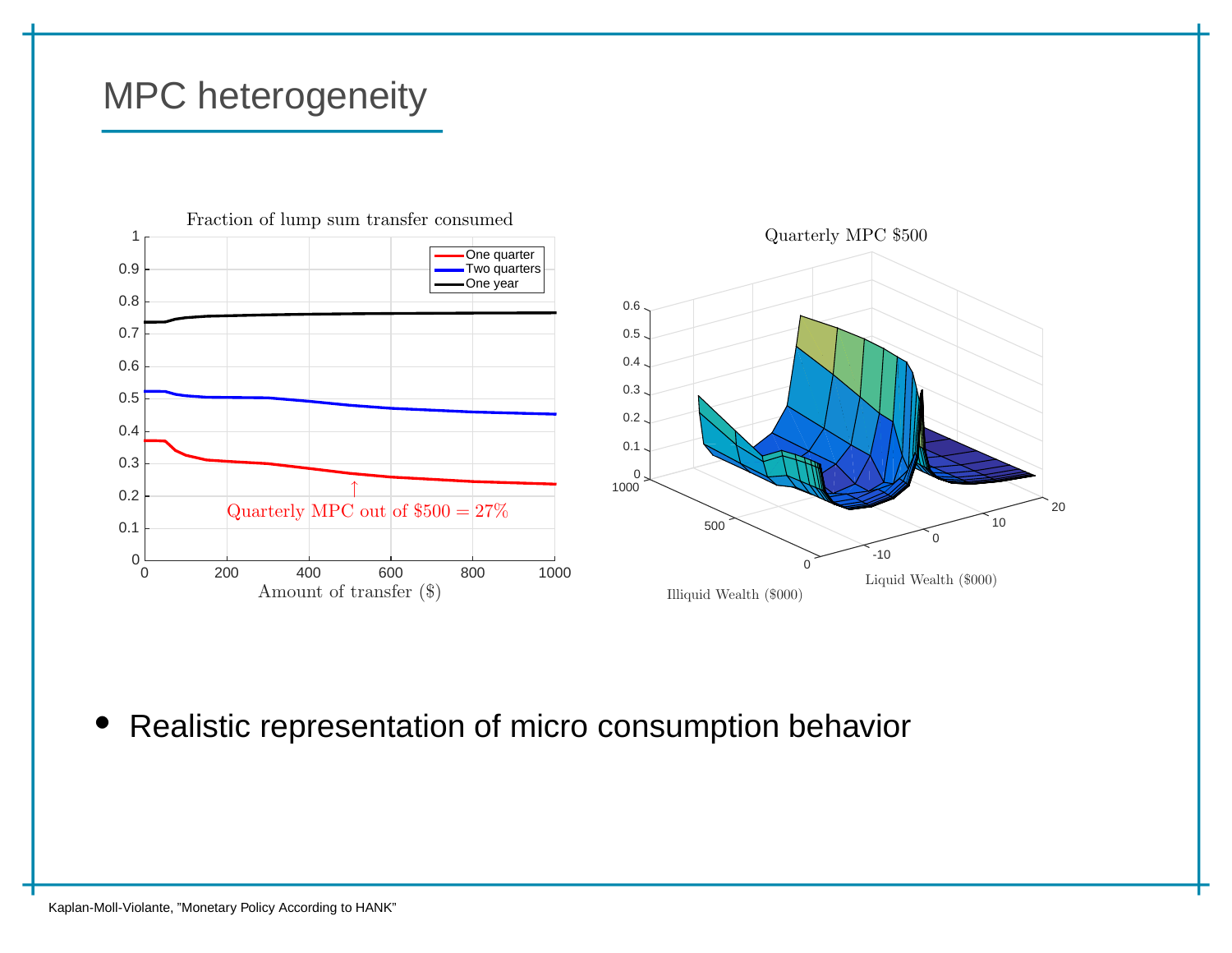# RESULTS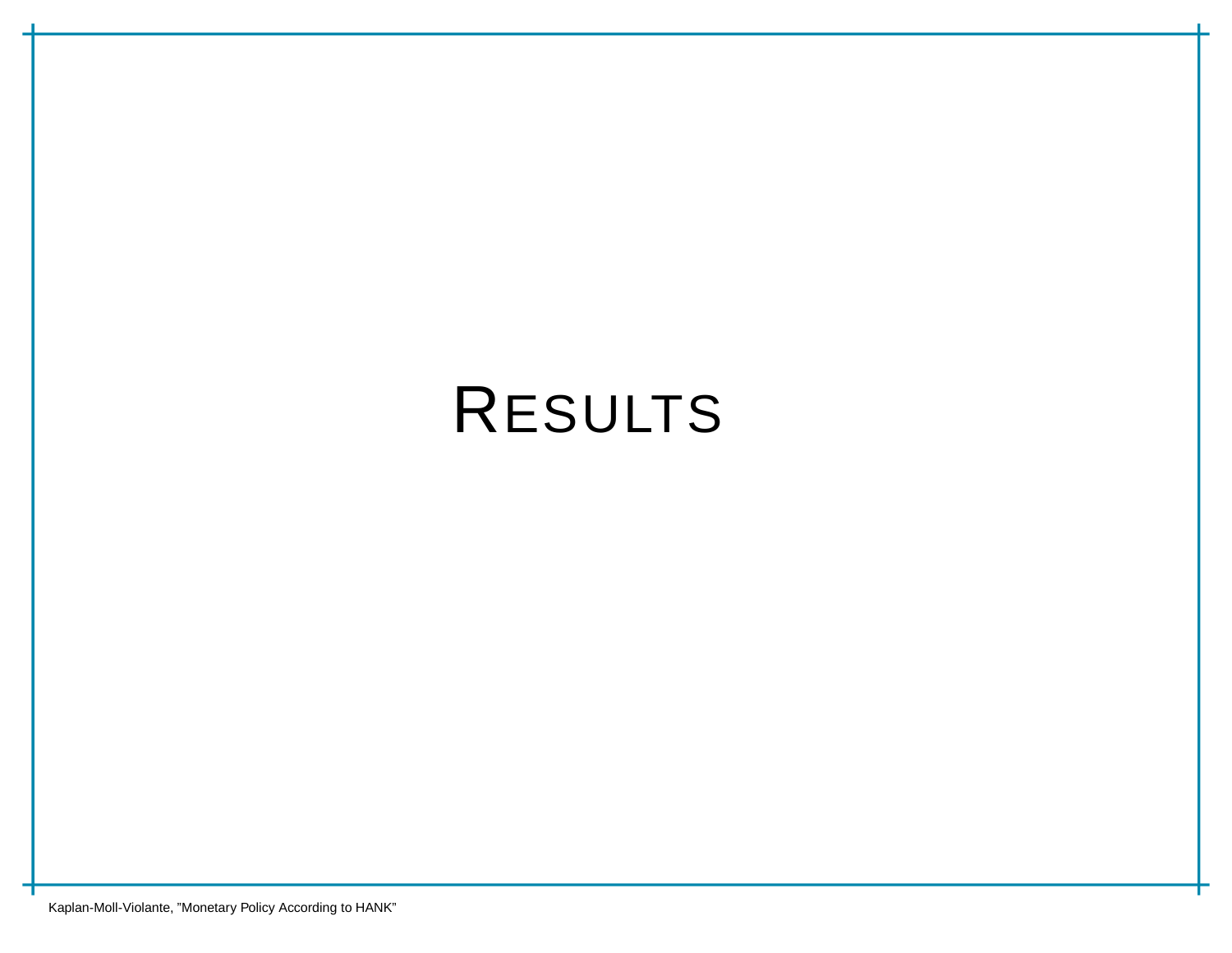Total effect of monetary policy shock

- Innovation  $\epsilon < 0$  to the Taylor rule:  $i = \bar{r}^b$  $\phi + \phi \pi + \epsilon$
- $\bullet\,$  All experiments:  $\epsilon_0= 0.0025$ , i.e.  $-1\%$  annualized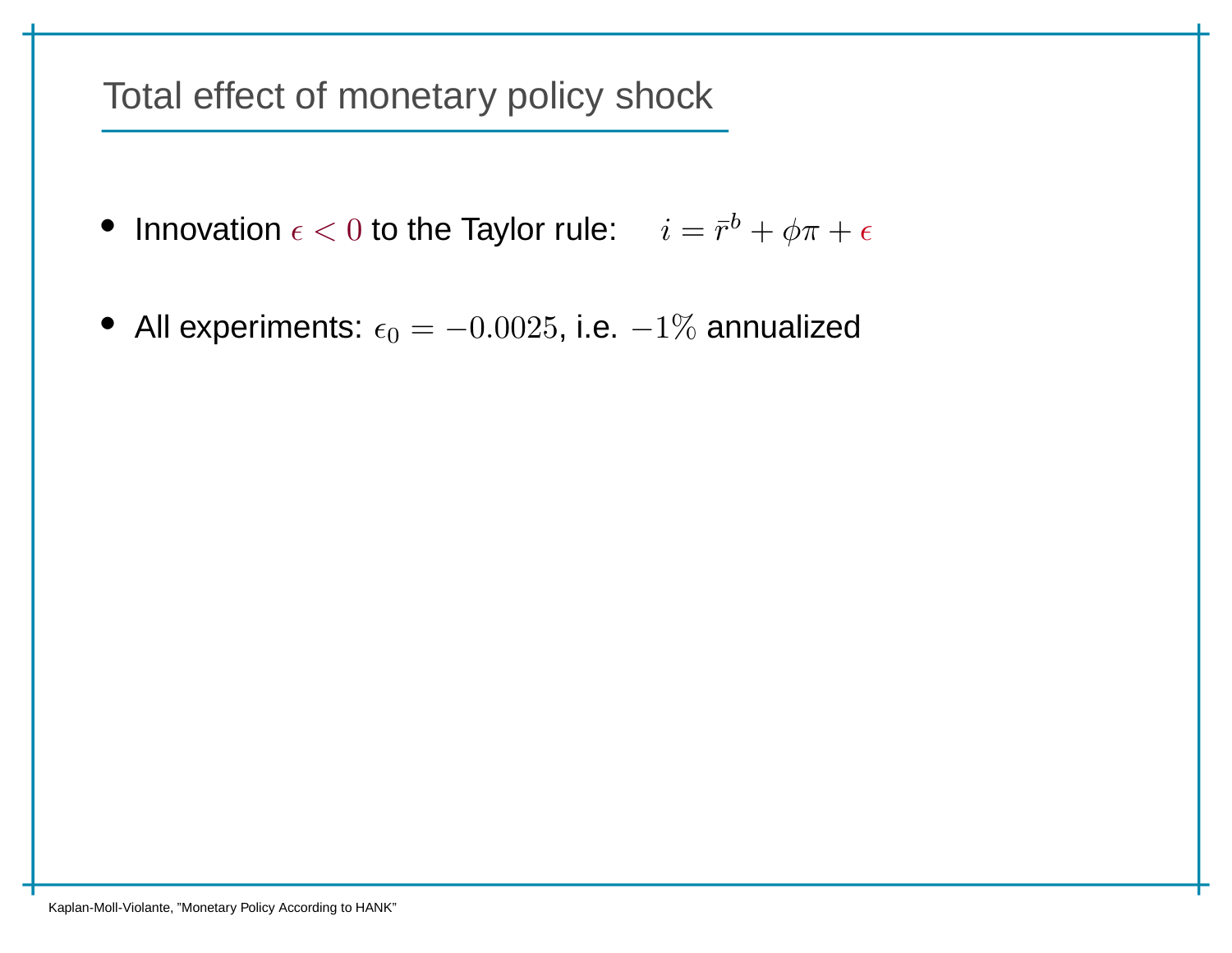Total effect of monetary policy shock

- $\bullet$ • Innovation  $\epsilon < 0$  to the Taylor rule:  $i = \bar{r}^b$  $\phi + \phi \pi + \epsilon$
- $\bullet$  $\bullet\,$  All experiments:  $\epsilon_0= 0.0025$ , i.e.  $-1\%$  annualized

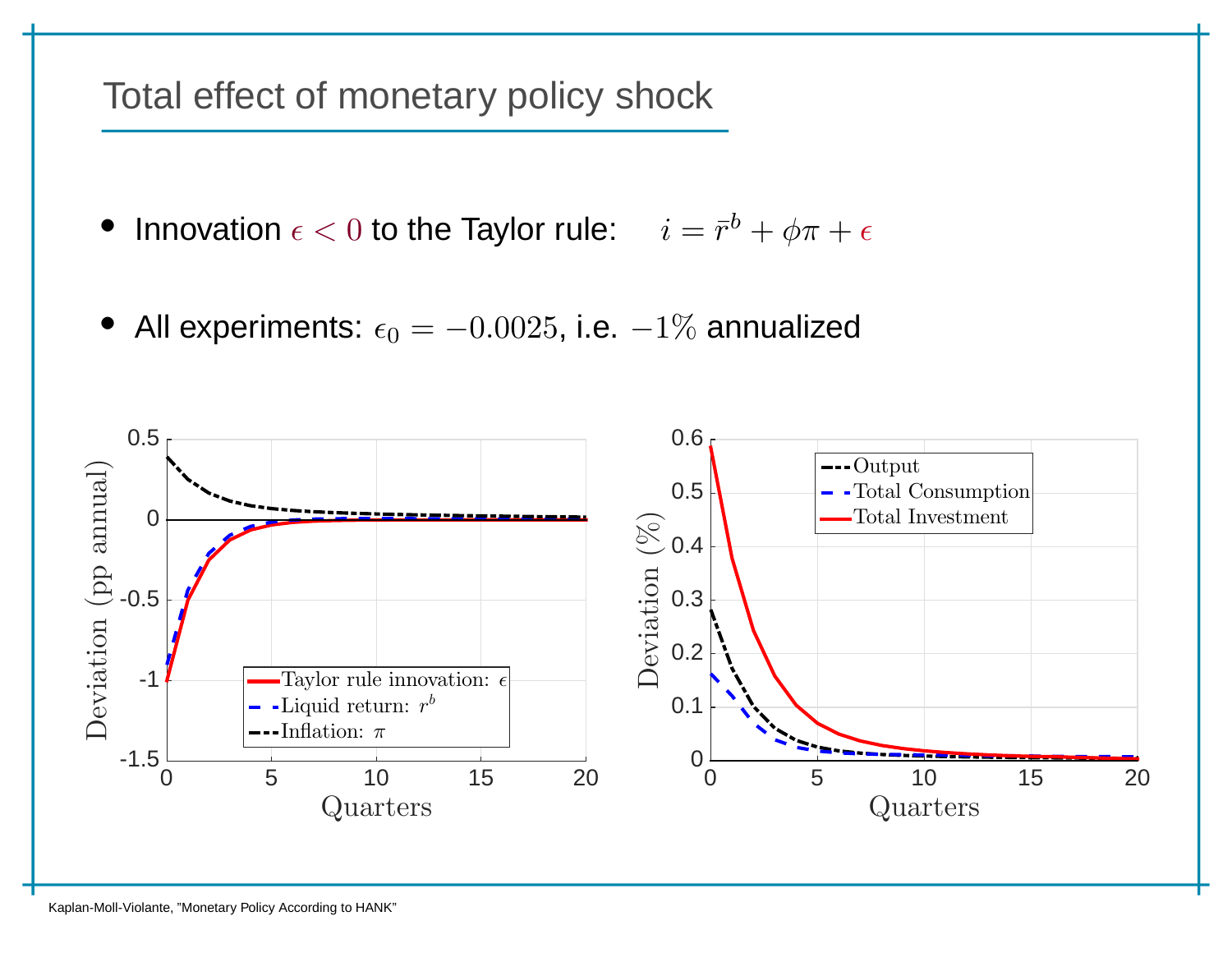$$
dC = \underbrace{\frac{\partial C}{\partial r^b}}_{w} dr^b + \underbrace{\frac{\partial C}{\partial w}}_{w} dw + \underbrace{\frac{\partial C}{\partial r^a}}_{w} dr^a
$$

direct

indirect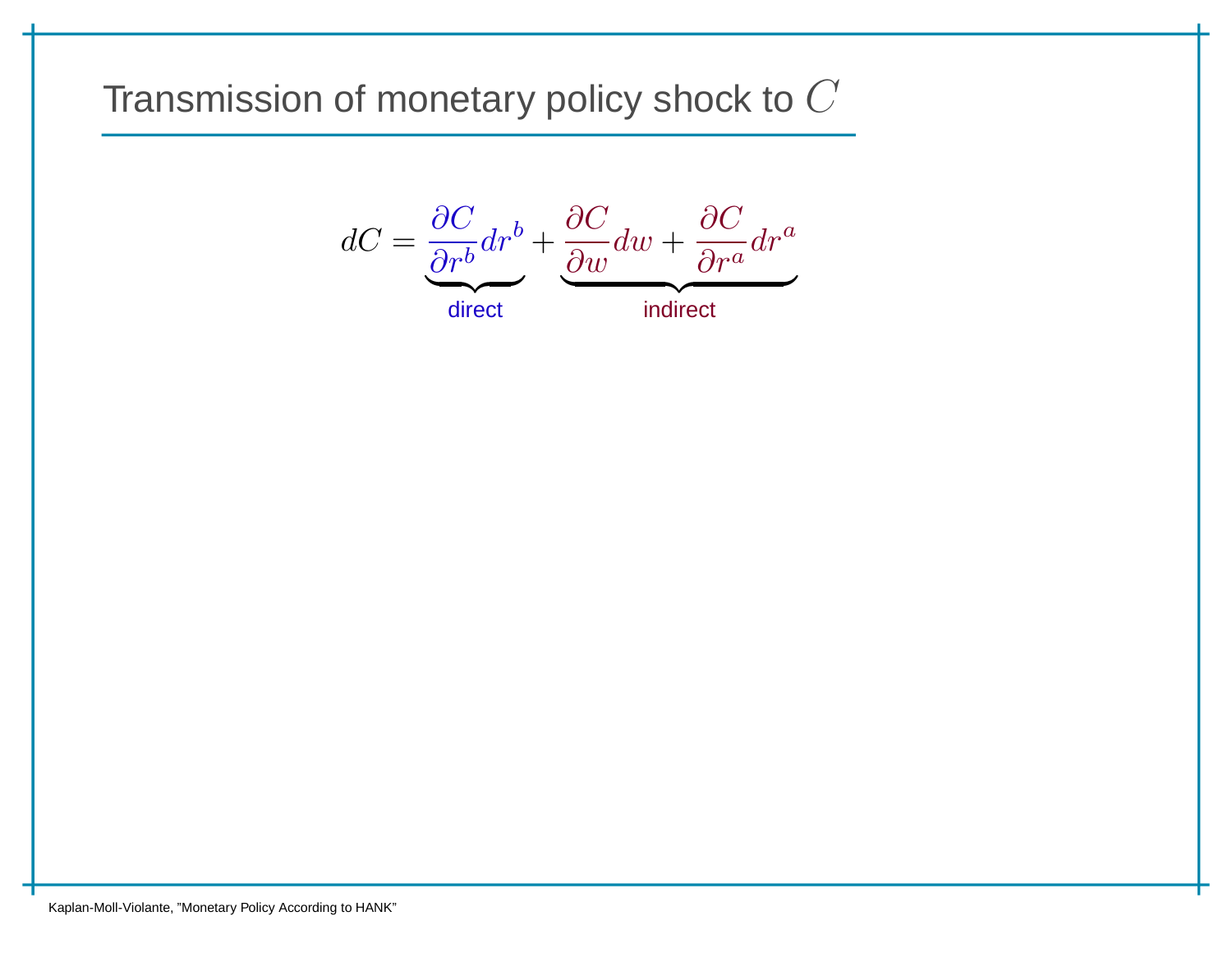



Kaplan-Moll-Violante, "Monetary Policy According to HANK"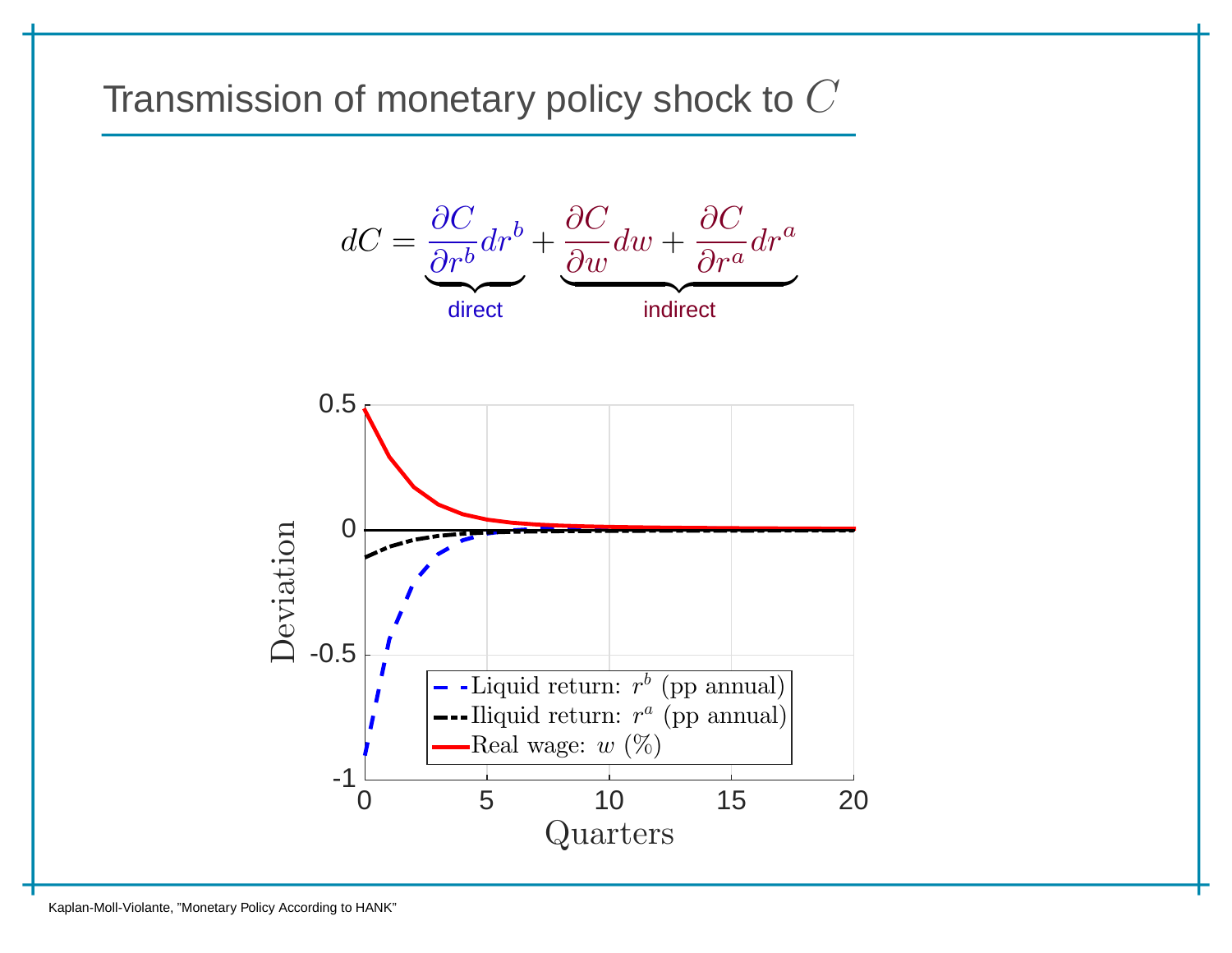$$
dC = \left(\frac{\partial C}{\partial r^b} + \frac{\partial C}{\partial T}\frac{\partial T}{\partial r^b}\right)dr^b + \left(\frac{\partial C}{\partial w} + \frac{\partial C}{\partial T}\frac{\partial T}{\partial w}\right)dw + \frac{\partial C}{\partial r^a}dr^a
$$

Transfers adjusts: direct effect from  $r^b$ indirect effect of  $w \uparrow$  on tax revenues  $^b\downarrow$  on government debt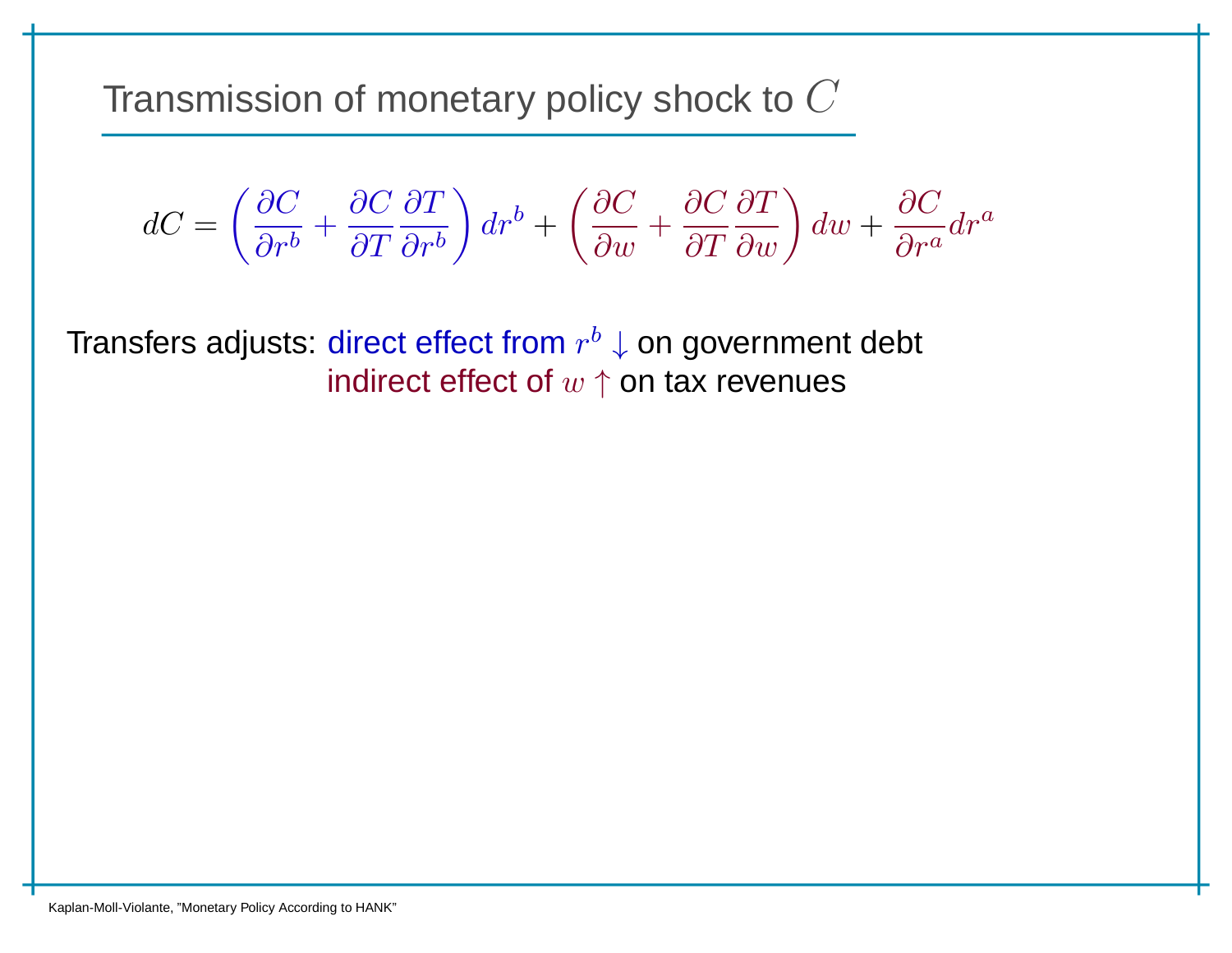$$
dC = \underbrace{\left(\frac{\partial C}{\partial r^b} + \frac{\partial C}{\partial T} \frac{\partial T}{\partial r^b}\right) dr^b}_{24\%} + \underbrace{\left(\frac{\partial C}{\partial w} + \frac{\partial C}{\partial T} \frac{\partial T}{\partial w}\right)}_{76\%} dw + \frac{\partial C}{\partial r^a} dr^a
$$

Kaplan-Moll-Violante, "Monetary Policy According to HANK"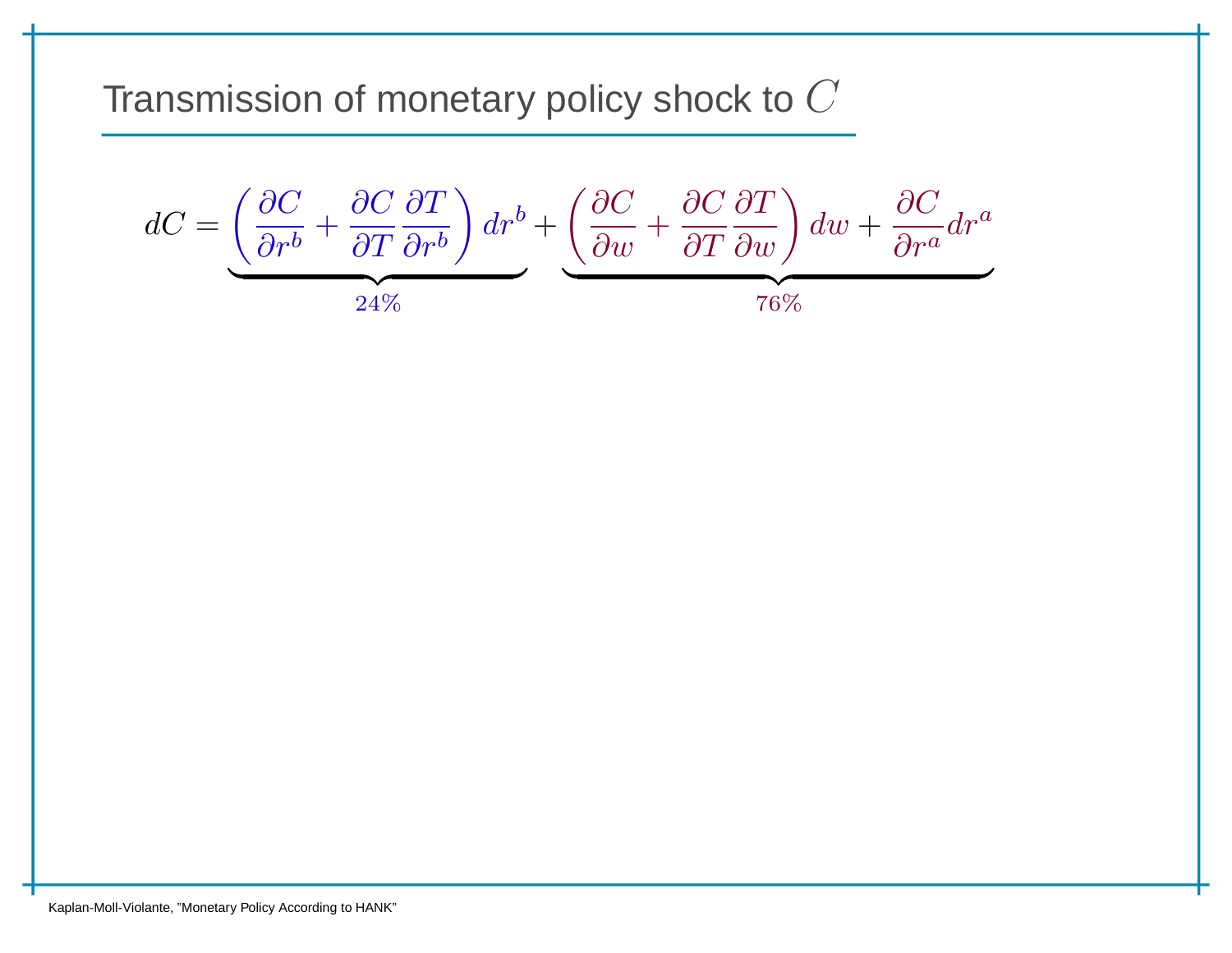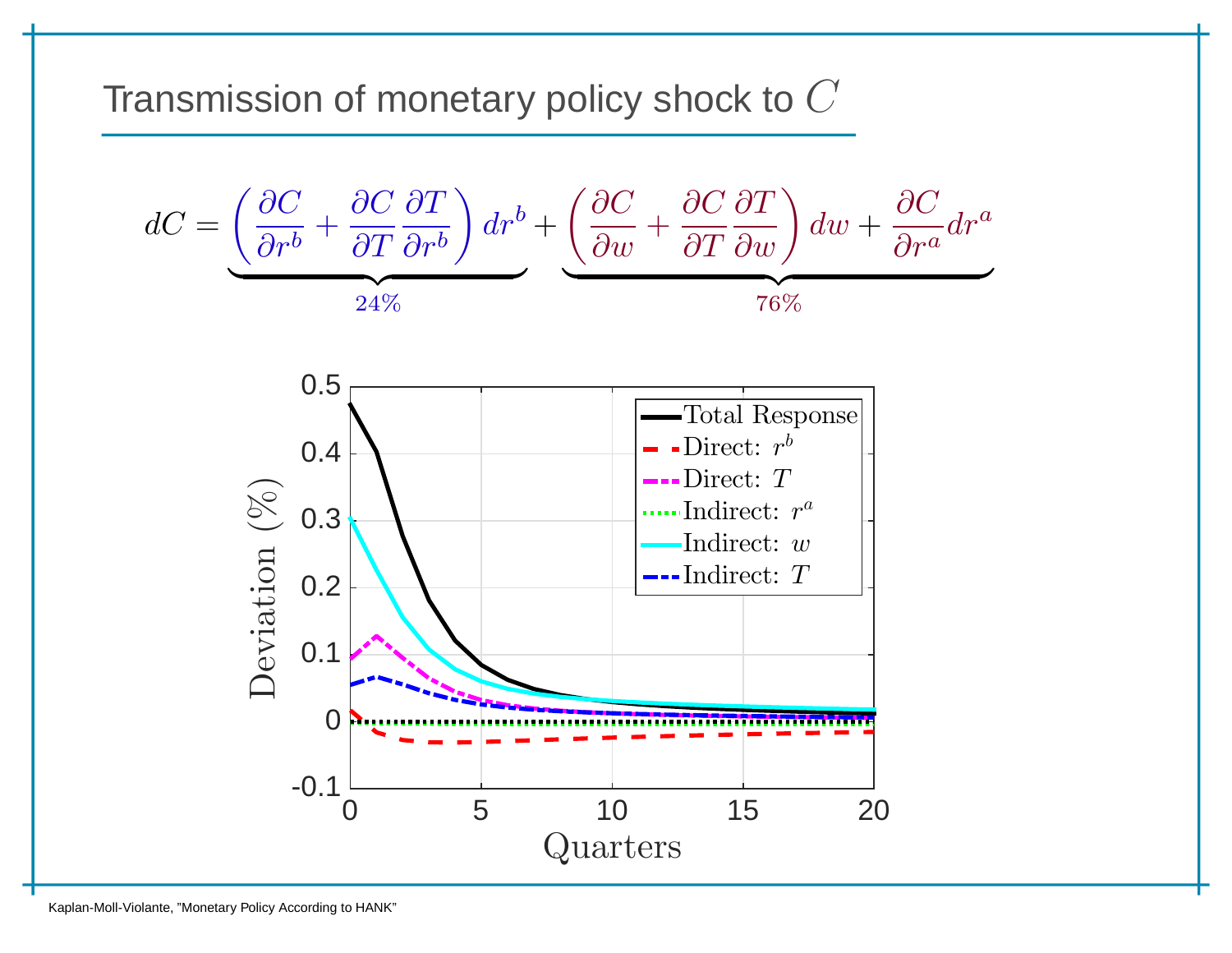#### Transmission across the distribution: direct effects



- •Intertemporal substitution: (+) for non-HtM
- •Income effect: (-) for rich savers and (+) for borrowers
- •Portfolio reallocation: (-) for those with near-zero income effect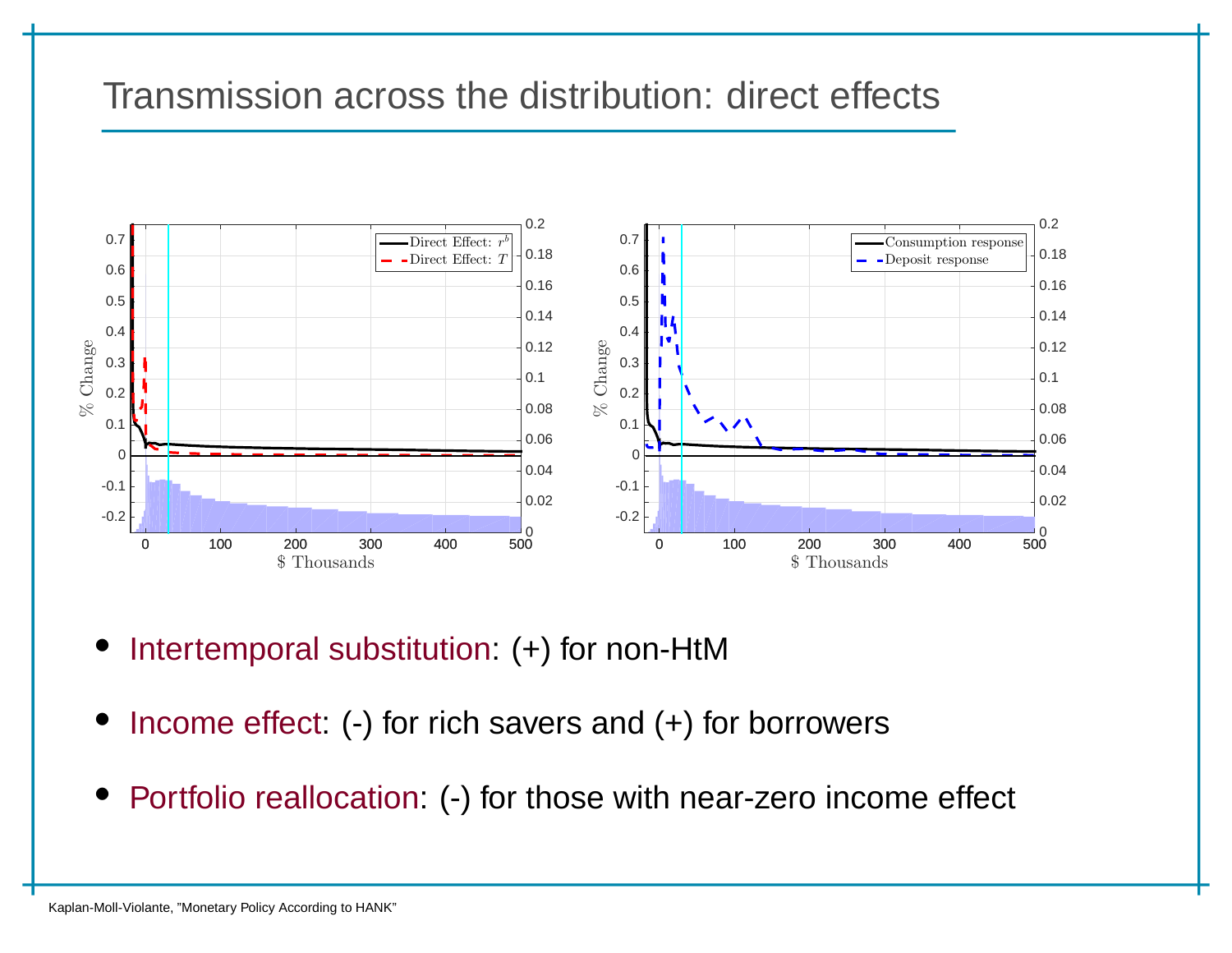# Transmission across the distribution: indirect effects



- $\bullet$  $c$  response to  $(w, T)$  income: (+) and strong for HtM
- $c-\ell$  complementarity: (+) for non-HtM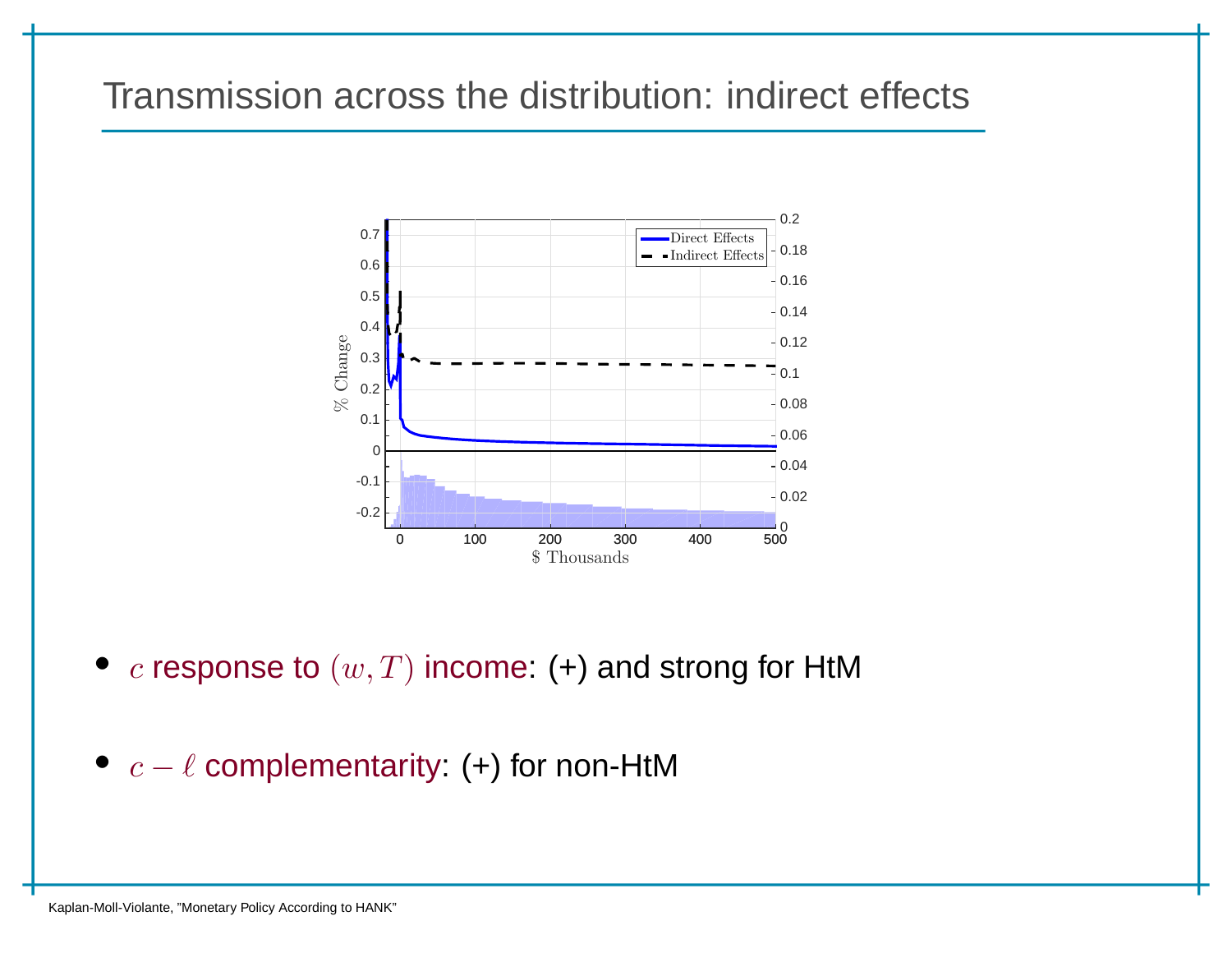## Role of fiscal response in monetary transmission

|                              | $T$ adjusts | $G$ adjusts | $Bg$ adjusts |
|------------------------------|-------------|-------------|--------------|
|                              | (1)         | (2)         | (3)          |
| Change in $r^b$ (pp)         | $-0.23%$    | $-0.21%$    | $-0.25%$     |
| Change in $C_0$ (%)          | 0.47%       | 0.63%       | 0.09%        |
| Elasticity of $C_0$ to $r^b$ | $-2.10$     | $-3.01$     | $-0.36$      |

- $\bullet$   $\,G$  adjusts:  $G$  translates 1-1 into aggregate demand
- $\bullet$   $\ B^g$  adjusts: no direct stimulus to aggregate demand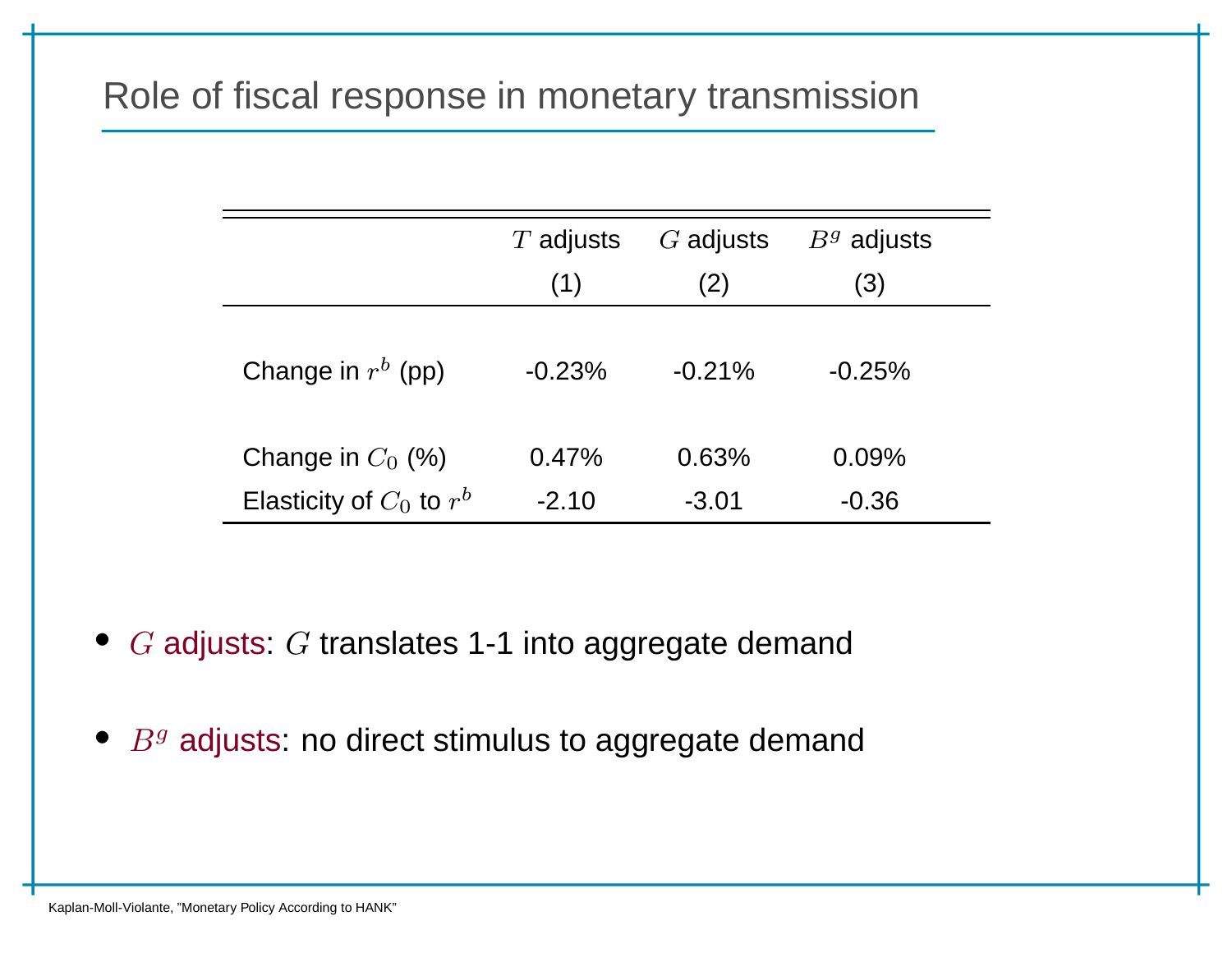### Concluding remarks

- • Main finding
	- $\blacktriangleright$  $\blacktriangleright$  Monetary policy transmission in HANK  $\neq$  RANK
	- ◮Intertemporal subst. weak, indirect GE channels strong
	- $\blacktriangleright$  Accurate representation of hh portfolios, wealth distribution, and consumption behavior matters for monetary policy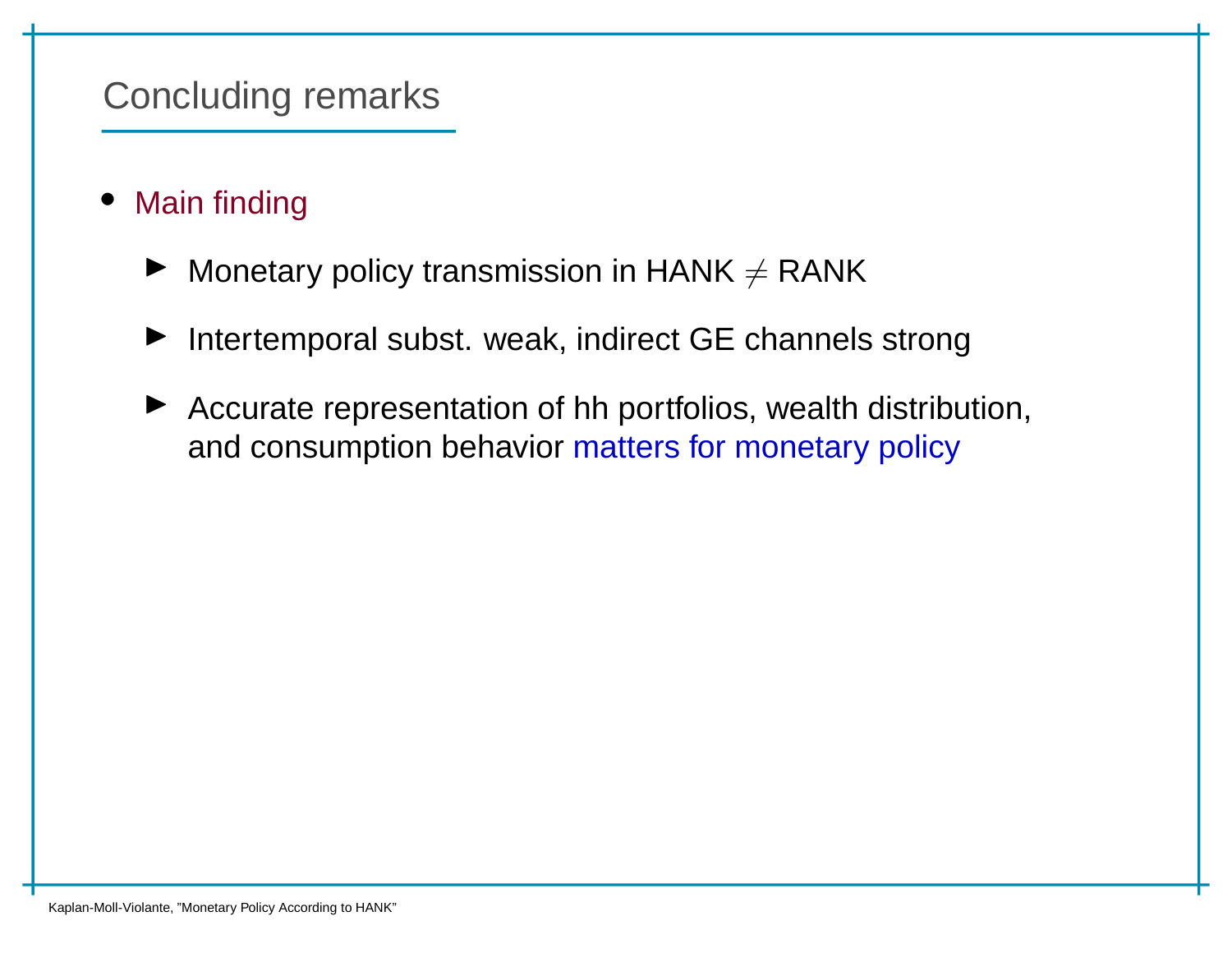#### Concluding remarks

- • Main finding
	- $\blacktriangleright$  Monetary policy transmission in HANK  $\neq$  RANK
	- ◮Intertemporal subst. weak, indirect GE channels strong
	- ◮ Accurate representation of hh portfolios, wealth distribution, and consumption behavior matters for monetary policy
- Implications for conduct of monetary policy
	- ▶ Key: fiscal response and functioning of markets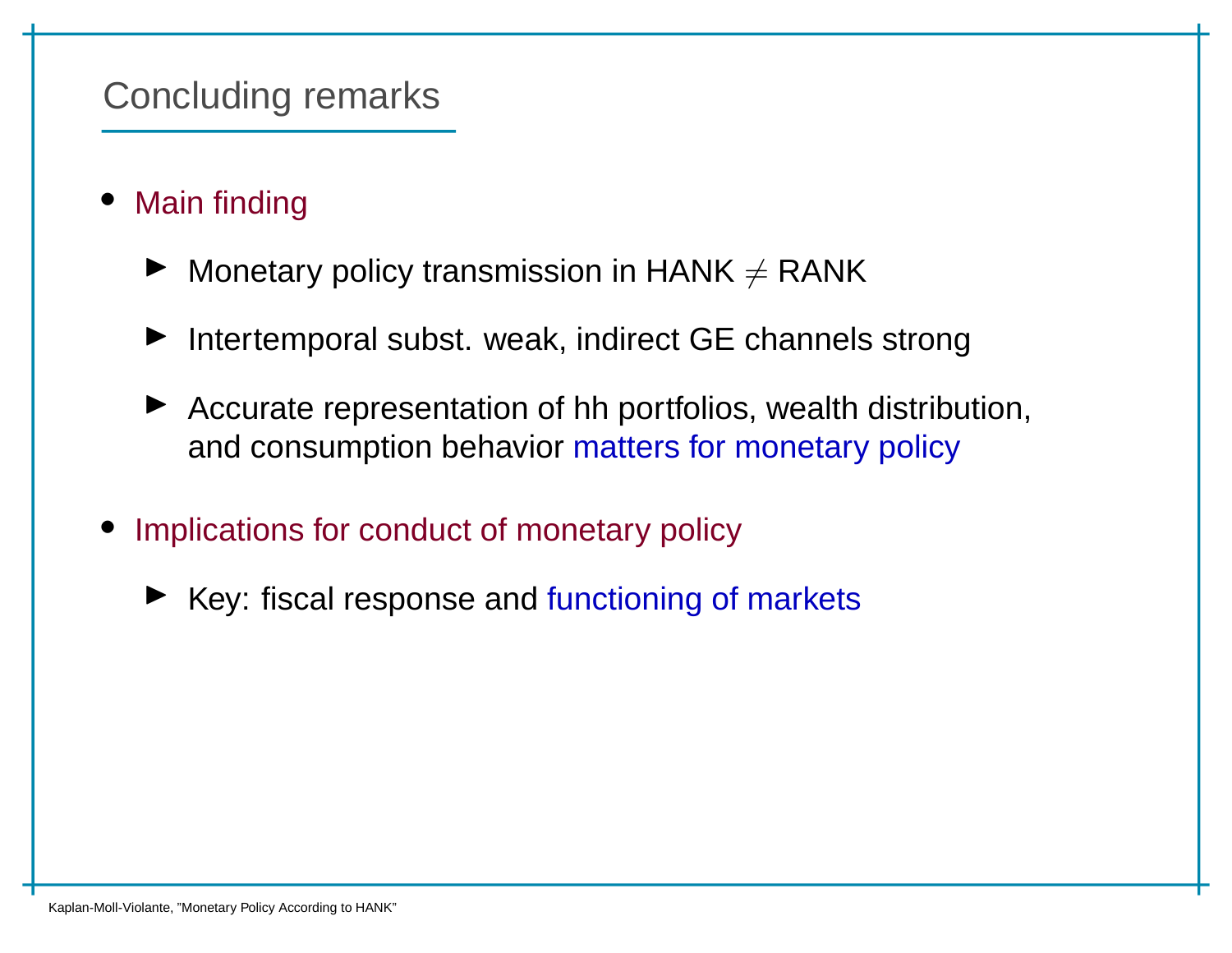#### Concluding remarks

- • Main finding
	- $\blacktriangleright$  Monetary policy transmission in HANK  $\neq$  RANK
	- ◮Intertemporal subst. weak, indirect GE channels strong
	- ▶ Accurate representation of hh portfolios, wealth distribution, and consumption behavior matters for monetary policy
- Implications for conduct of monetary policy
	- ▶ Key: fiscal response and functioning of markets
- Road ahead
	- ▶ Forward guidance and unconventional monetary policy
	- $\blacktriangleright$  Fiscal stimulus according to HANK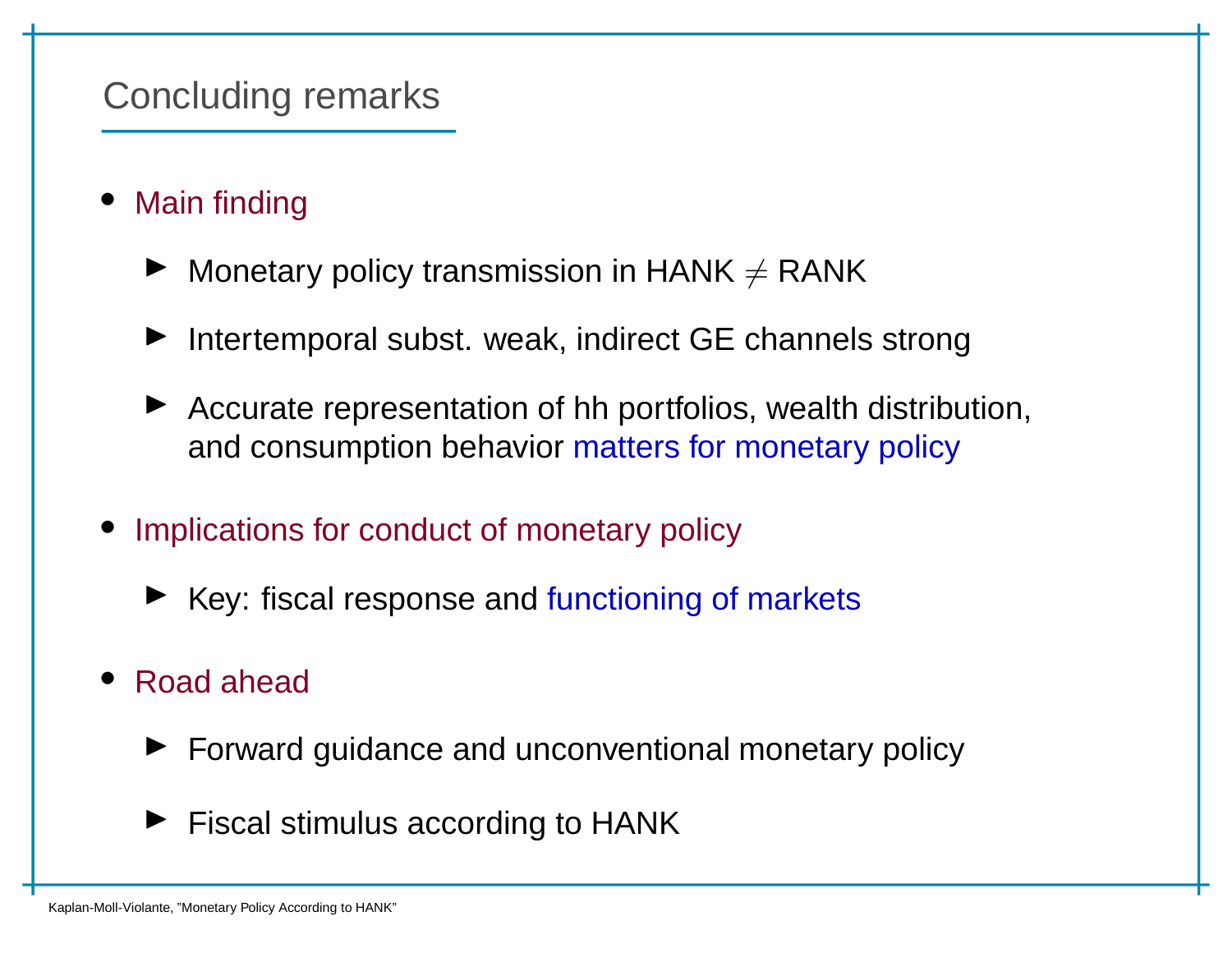# THANKS!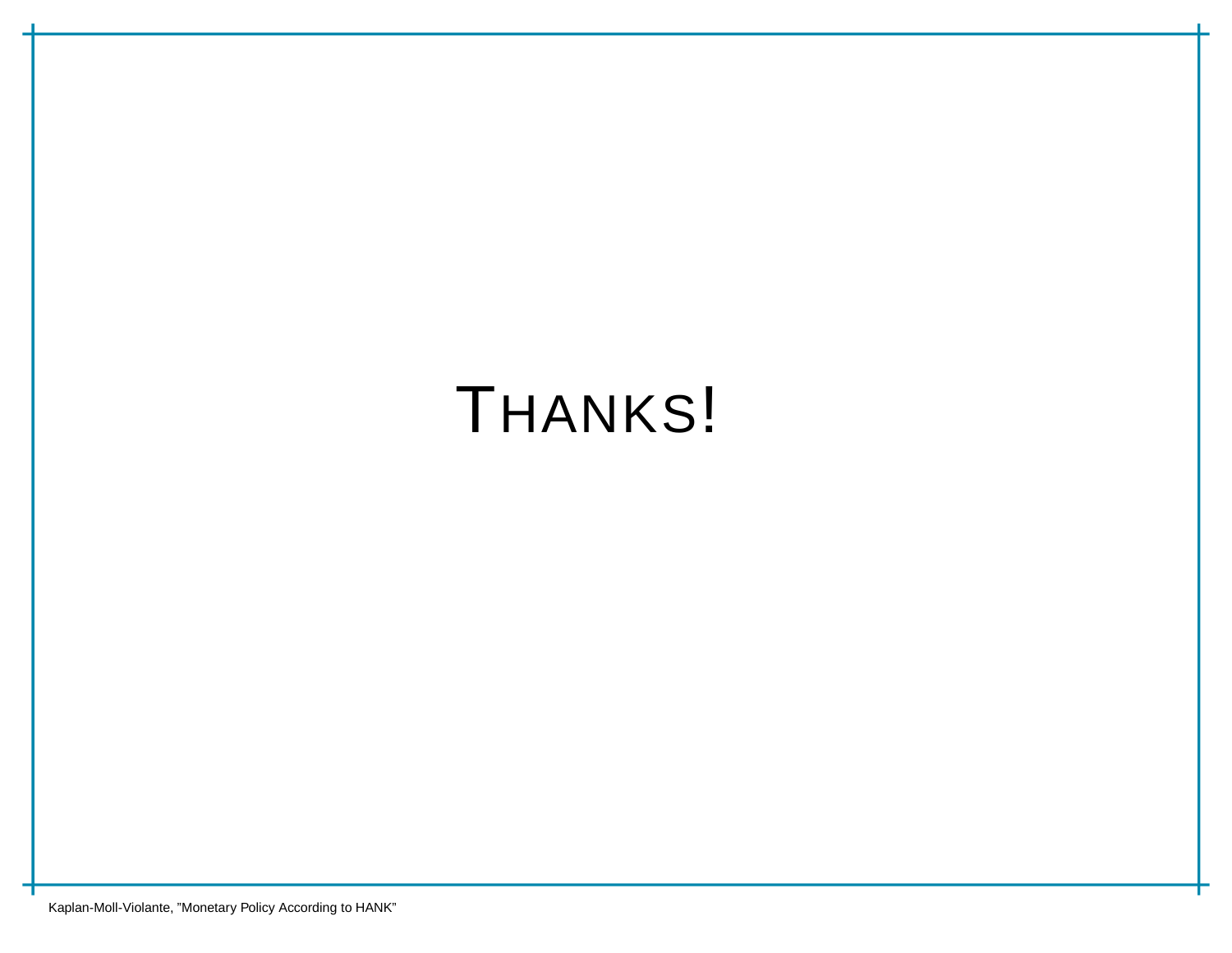# Earnings dynamics

| Parameter                    |             |       | Component $j = 1$ Component $j = 2$ |
|------------------------------|-------------|-------|-------------------------------------|
| Arrival rate                 | $\lambda_i$ | 0.080 | 0.007                               |
| Mean reversion               | $\beta_i$   | 0.761 | 0.009                               |
| St. Deviation of innovations | $\sigma_i$  | 1.74  | 1.53                                |

•A career shock perturbed by periodic temporary shocks